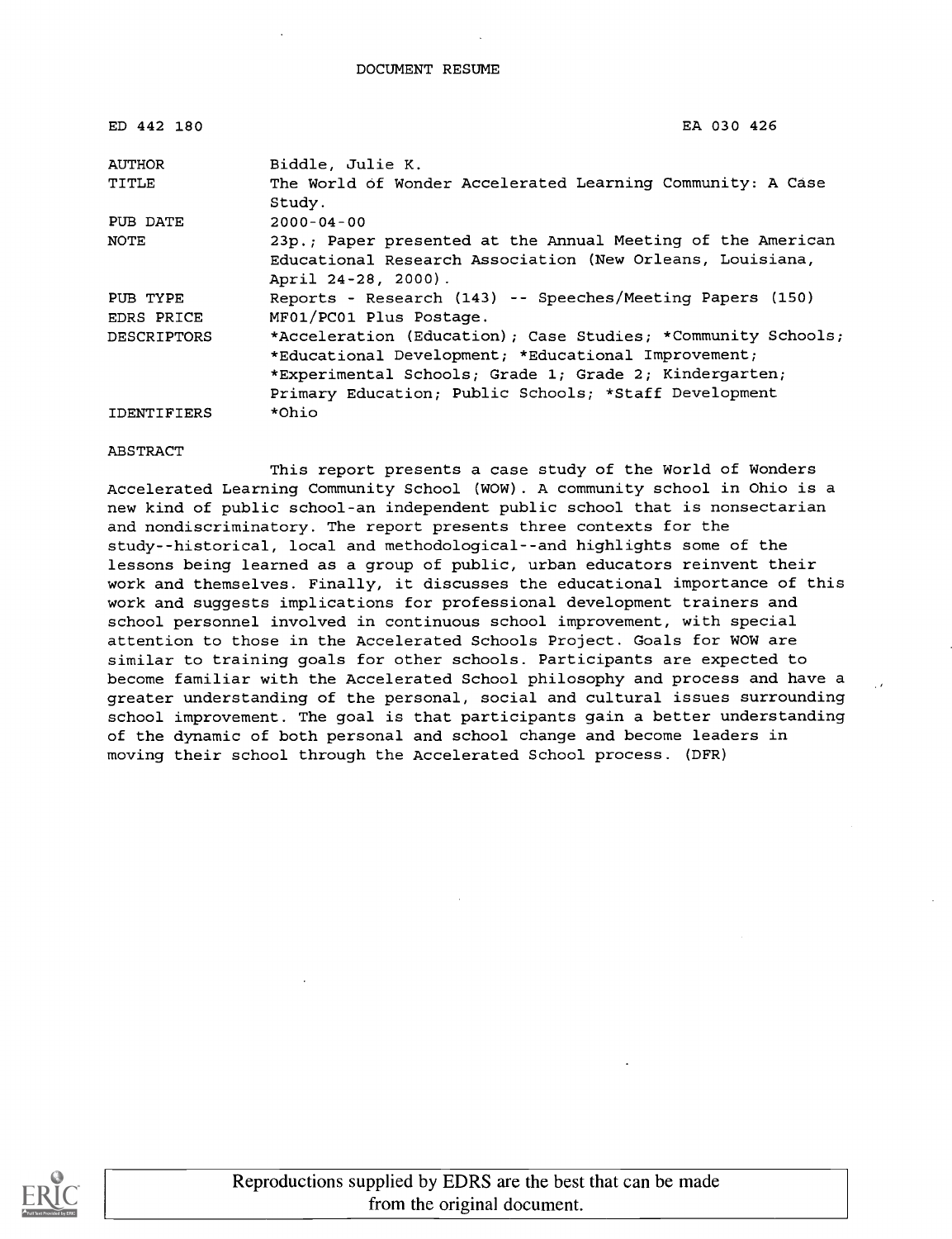The World of Wonder Accelerated Learning Community A Case Study

U.S. DEPARTMENT OF EDUCATION<br>Office of Educational Research and Improvement<br>EDUCATIONAL RESOURCES INFORMATION CENTER (ERIC)

 $\mathbf F$  This document has been reproduced as received from the person or organization  $\mathbf D$ originating it.

D Minor changes have been made to improve reproduction quality.

Points of view or opinions stated in this document do not necessarily represent official OERI position or policy.

Dr. Julie K. Biddle Dayton Satellite Center for Accelerated Schools PERMISSION TO REPRODUCE AND DISSEMINATE THIS MATERIAL HAS BEEN GRANTED BY

3: K. Sicid ie.

Presented at the Annual Meeting of The American Educational Research Association New Orleans April 2000

TO THE EDUCATIONAL RESOURCES INFORMATION CENTER (ERIC)

1

#### Introduction

The purpose of this paper is to begin telling the story of a new school. It is a case study of the World of Wonder Accelerated Learning Community School (WOW). I begin by presenting three contexts for the study: historical, local, and methodological. Then, I highlight some of the lessons being learned as a group of public, urban educators reinvents their work and essentially themselves. And finally, I discuss the educational importance of this work and suggest implications for professional development trainers and school personnel involved in continuous school improvement with special attention to those of us involved in the Accelerated Schools Project.

#### Historical Context

 $_{\bigcirc}$  BEST COPY AVAILABLE

Authorization for the creation of community schools in Ohio was enacted in June 1997. A community school in Ohio is a new kind of public school-an independent public school. Like all public schools, community schools are nonsectarian, and nondiscriminatory. But unlike most other public schools, community schools are not a part of a school district. Instead, each community school has its own governing authority and is held accountable to

 $c\sigma$  and  $c\sigma$ 

 $\frac{80}{1}$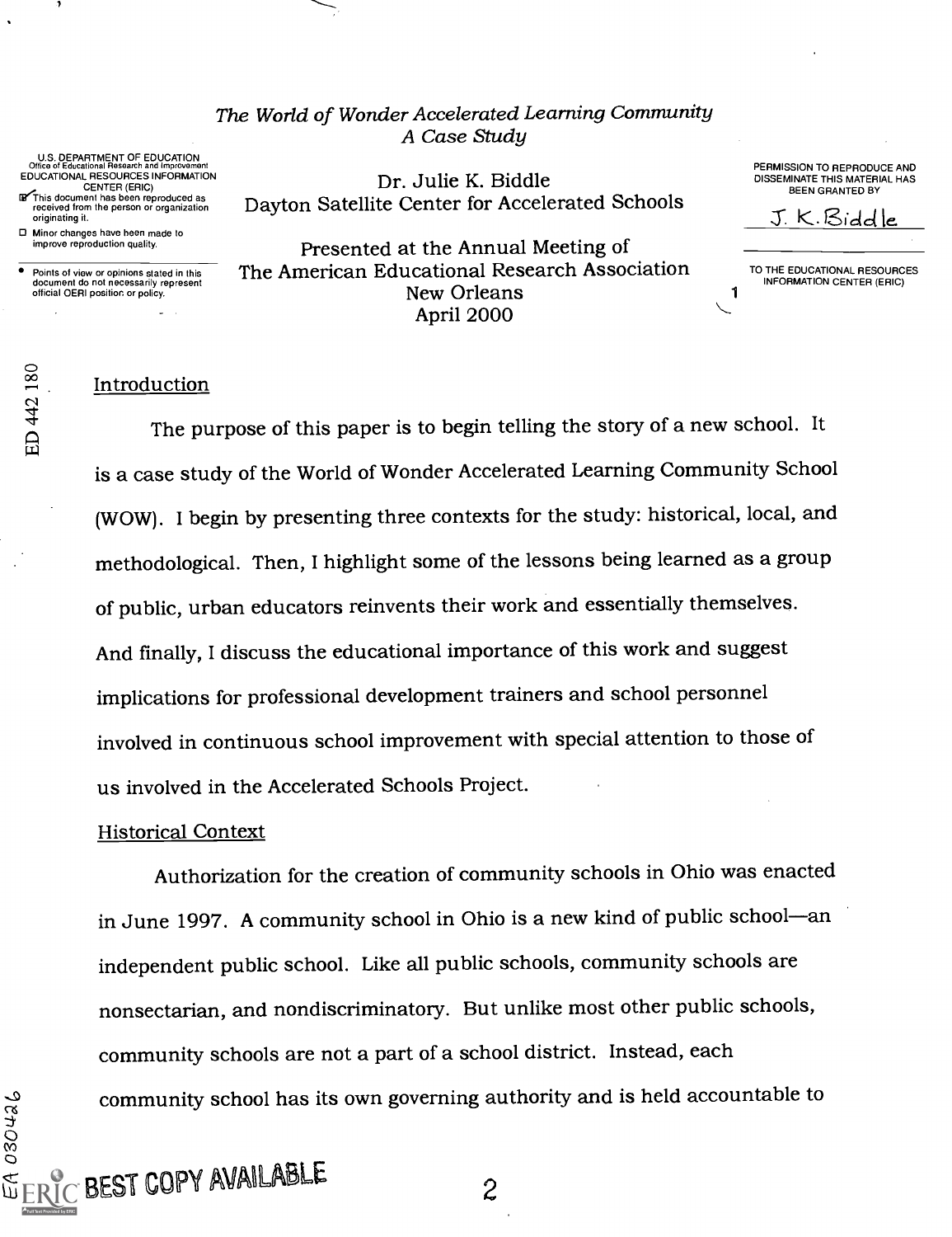the public through a contract with a public entity. In Ohio, conversion community schools are only permitted in the Big 8 Urban Districts-Dayton being one. Conversion community schools by definition are conversions of all or a portion of an existing public school (see State Department of Education, Resource Guide to Community Schools in Ohio for more information). The World of Wonder community school is in its first year of existence but was approved by the state nearly 18 months prior to its opening day in July 1999.

It is important to note that the introduction of community schools in Dayton has been lead primarily by private investors, business leaders dissatisfied with the public schools, and a handful of others. At the initial development of the "idea" of WOW, the Dayton public schools system was in turmoil and the superintendent was under fire for the huge deficit that the district was facing. The superintendent however, was willing to discuss the "idea" of charter/community schools within the district. The teachers' union was not. It was very vocal about their opposition to all community schools, but especially those proposed by for profit groups like Edison. In general, public comment was all over the map.

A letter to the Editor (9/17/99) of our local newspaper sums up some of the dissatisfaction and dissension with Dayton Public Schools that caused families to consider alternatives like community schools, and in particular, WOW.

I am the parent of a student in the World of Wonder Accelerated Learning School. Last April when I first heard of the program, I did some



 $\ddot{ }$ 

 $\Omega$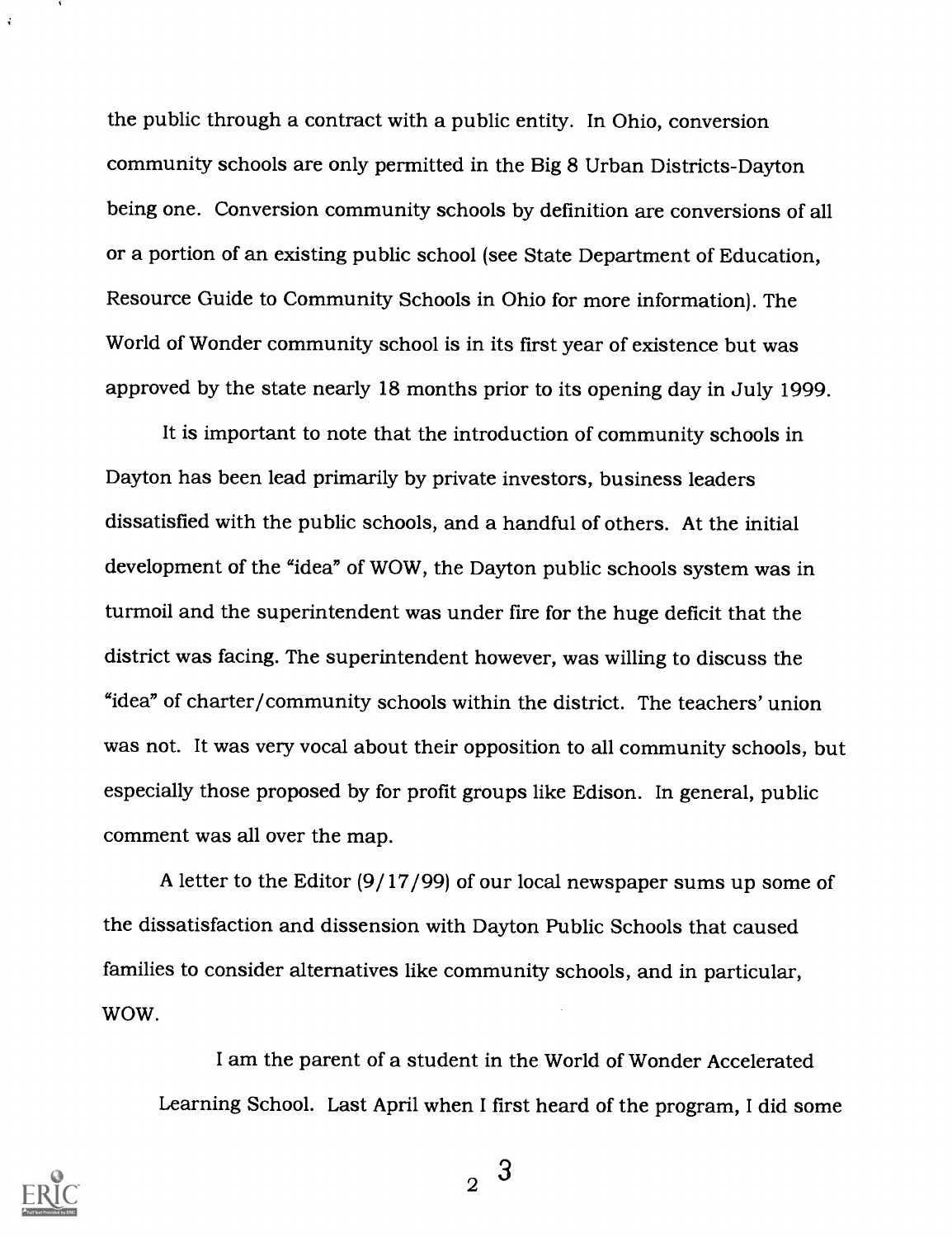research on the school and decided I wanted my child in this program when he started kindergarten. The WOW school staff was very open and available to answer questions and provide information on their school and programs.

Compare that to the Dayton City Schools. A month before the day school was scheduled to start, a school secretary told me that school would not actually start that day. After six phone calls and three days I finally talked to someone in the superintendent's office who could tell when exactly school would start.

Throughout this the attitude of the public school staff was, we will tell you when we get ready. Your job is to comply with our needs.

When I attempted to register my child in the WOW program through central registration, I got no cooperation and in fact was left with the impression that the Dayton schools were determined not to provide any information or cooperation to help students get into charter schools.

Even after my son was enrolled in the WOW school, I still get letters from central registration about his school enrollment. Apparently, the Dayton City School District doesn't know where its students are.

The school bus issue is just another example of the total degeneration of the Dayton public school system and its noncooperation with charter schools. Buses to the WOW school seem to be consistently late. Every evening students on at least one of the two buses must wait



3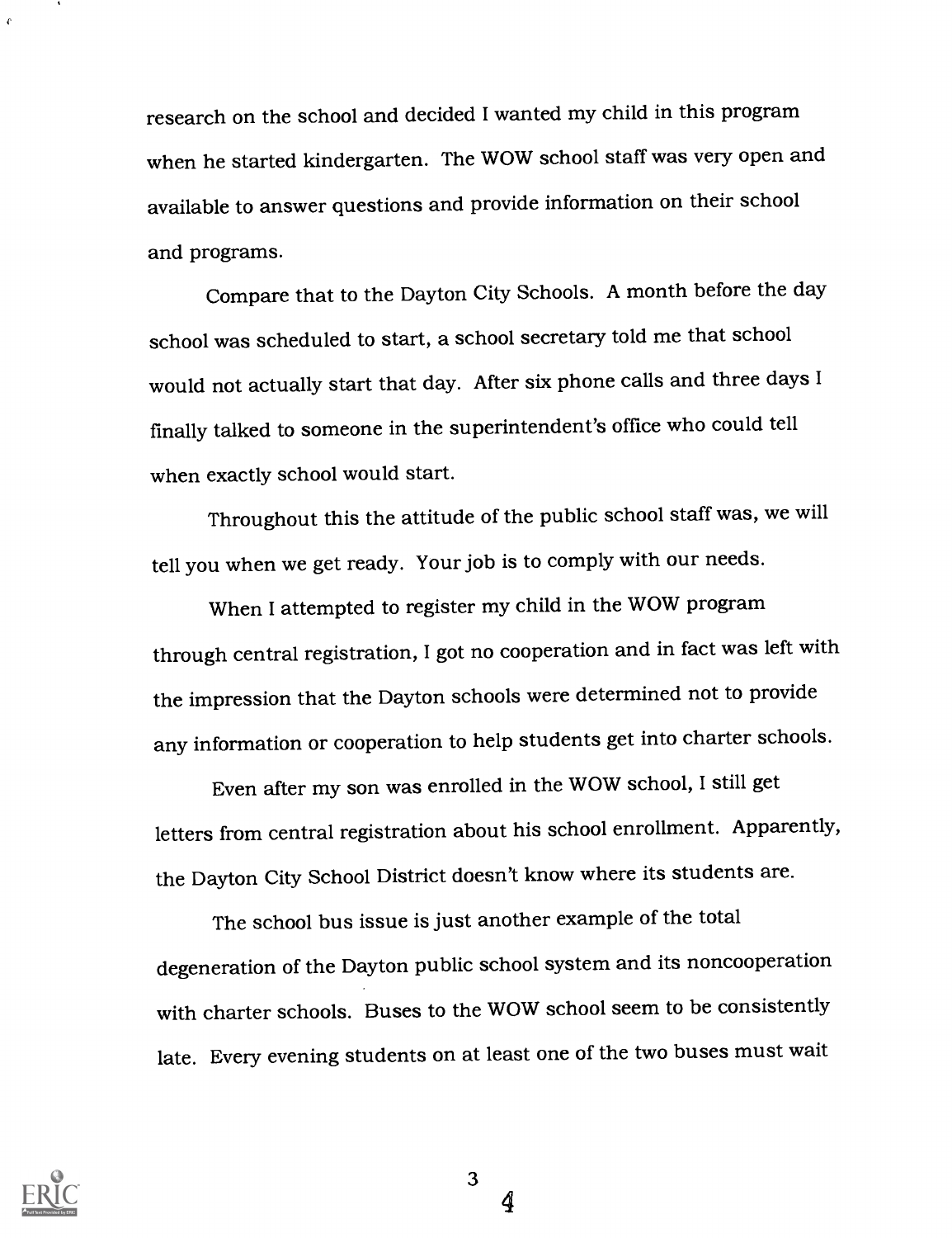in the cafeteria for the bus to take them home after the other students are gone. This is unacceptable.

The Dayton City Schools are either intentionally attempting to sabotage the charter schools, or the school district is so disorganized it can't provide the support. Either situation is unacceptable.

#### Local Context

In 1997, the Alliance for Education, a private, non-profit organization in Dayton, took a specific approach to developing the proposal for a community school, eventually named WOW. Initially, focus groups were held with various stakeholders. Focus group participants were asked to discuss their ideas of a "dream school". These ideas eventually became the foundation for the formal proposal submitted to the Ohio Department of Education. It was early in the idea stage that the Alliance for Education personnel became aware of the Accelerated School Model and connections were made with the Dayton Satellite Center director. Both parties joined together to draft the initial proposal for a "start-up" community school (i.e., one independent from the local school board), not a "conversion" community school, which is what WOW is.

During the 18 months between the state's approval to open a start-up community school and WOW's actual opening the search for a suitable facility took place. Since none was found, WOW supporters chose to go the conversion route rather than not open at all.

As mentioned before, a conversion school takes the existing faculty, students, and building and converts all or part of it. WOW converted part of an



4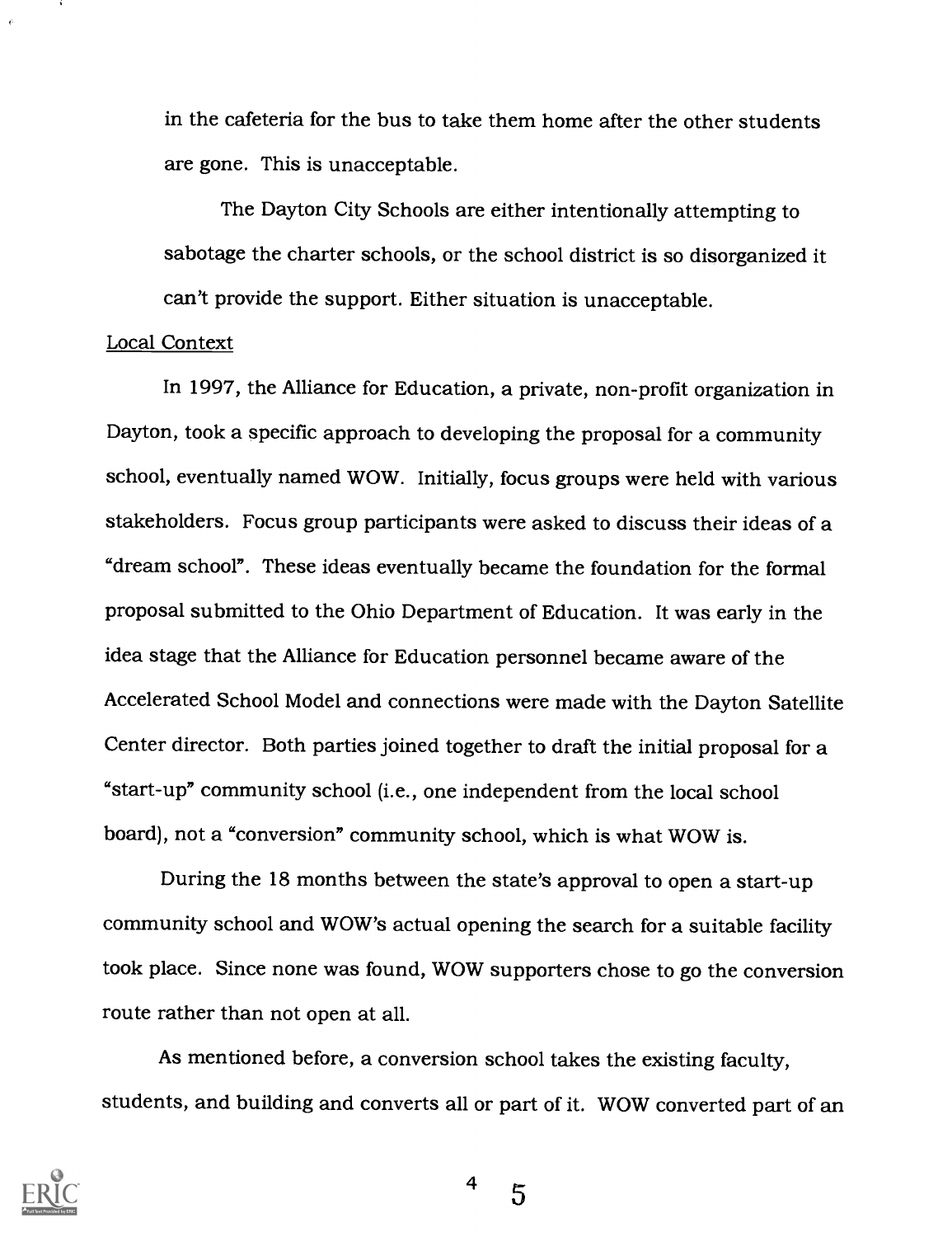existing public school. The building principal, who was a director at the Alliance and spent over 30 years in the Dayton Public Schools, was able to negotiate the hiring of his own faculty and staff. The only stipulation was that Dayton Public Schools teachers had to be considered first for any of the openings at WOW. This is a first in Ohio. Almost all of the staff is former Dayton Public School teachers.

Another first is the board sponsorship of WOW. Of the 49 other community schools in the state, only WOW is sponsored by a local board, that is, it is the only conversion community school in the state. The 48 others are all start-up schools. Much of the student population in the K-2 building is from the neighborhood; therefore, many of the families at WOW are the families that would have been at the school had it remained in the Dayton system.

WOW has a longer school day than the other schools in Dayton. The day begins by 9:00 AM and concludes at about 4:00 PM. Even though the public school busing has created some disturbance of this schedule, the WOW day still remains longer than most other area schools. The facility is better than any of us had hoped for. It was built to house kindergarten through second grade, so the classroom set up and furniture were perfect for our needs. It is an air-conditioned building so starting in the heat of July was not a problem.

The staff is varied in years of experience and arranged in clusters and teams. The approximately 200 students are arranged in either kindergarten, K-1, First, 1-2 or Second grade classrooms. Teachers chose their classroom and grade preference. All classrooms are fully inclusive and pupil/teacher ratio is



5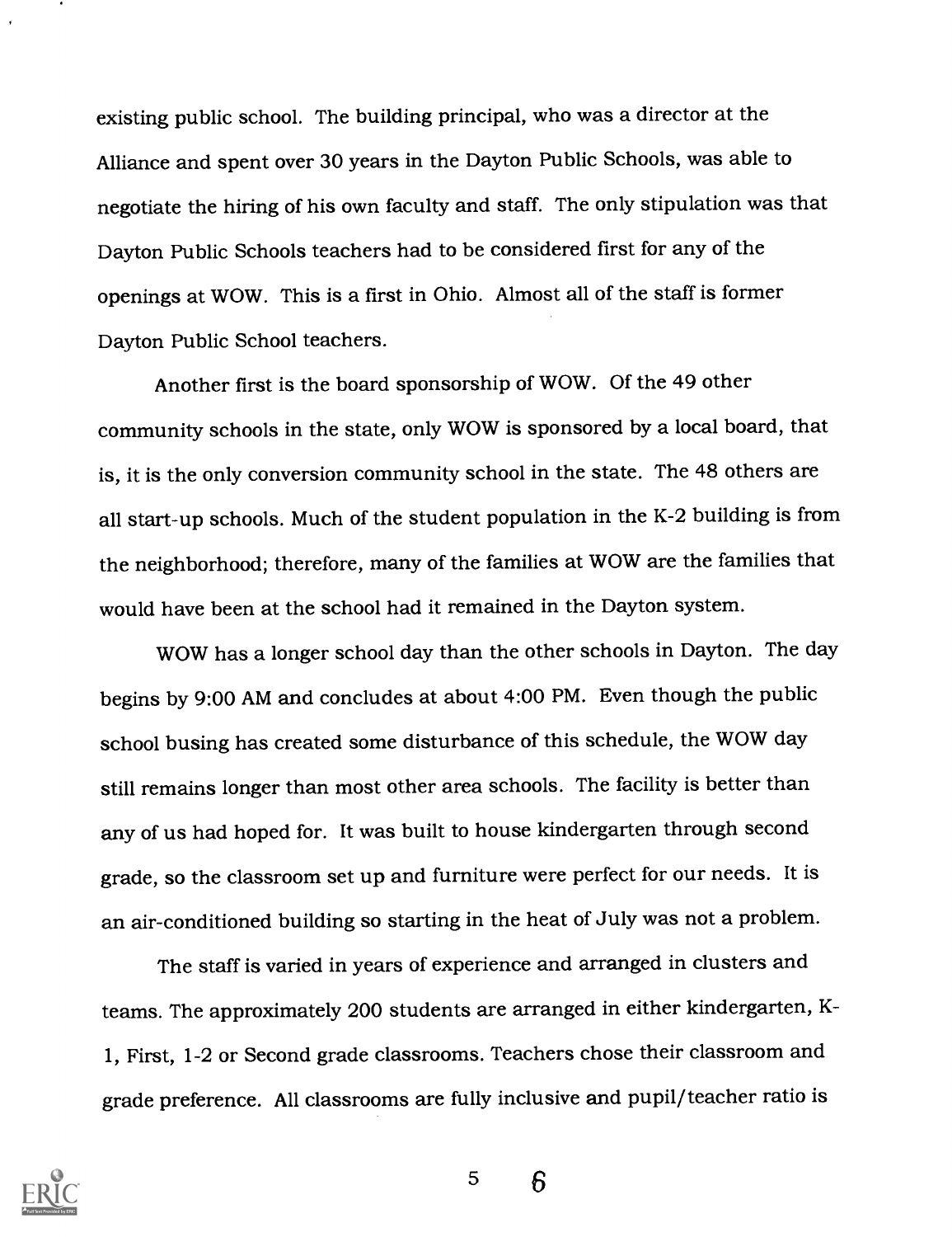usually 20/1 or fewer. The faculty/staff handbook is two sentences long: "Use your best judgment at all times. Make decisions based on what's best for kids."

Barth (1990) once imagined a school as a community of learners where there is: a high level of collegiality, frequent, helpful personal and professional interactions, risk taking deliberately fostered, and a safety net in place for those who may risk and stumble. He went on to envision a group of adults who genuinely want to be in this community, who have profound respect for and encouragement of diversity, and who celebrate differences among children and adults. Barth continued his dream school image with stakeholders who constantly examine and question practice, but with a sense of humor to help create a bond when tough times occur. Barth's imaginings are some of the unique features that developed as the core team of founders (i.e., Satellite Center director, Alliance personnel, community leaders) and now staff and faculty collaborate and dream.

#### Methodological Context

The present study is approached from a Constructivist perspective. As a case researcher, I emerge from one social experience, my observation of the WOW school, to choreograph another-its story. Knowledge is socially constructed: therefore my role as a researcher of a case is to assist listeners/readers in the construction of knowledge (Stake, 1994). Because this is a case study, it relies generally on interviews, observations, and document analysis.

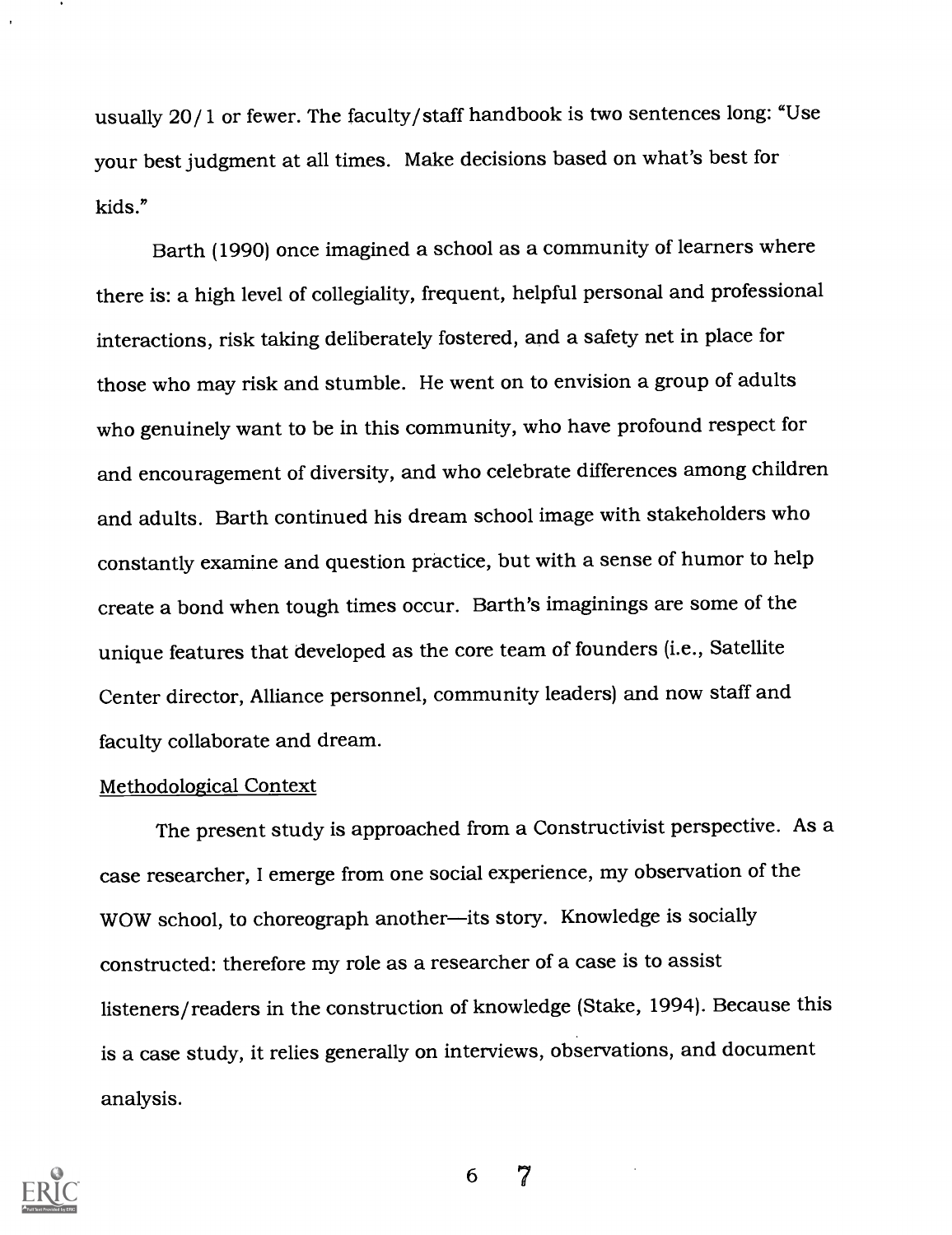Specifically, I am a participant observer in classrooms and training sessions with staff. I cull teachers' journal entries. I hold teacher interviews, I mine parent surveys, newsletters, school artifacts, and I keep a researcher's journal. These are my primary data sources. I regularly attend events at the WOW school (e.g., Saturday in-service, Holiday program, Friday celebrations); I also provide training and technical assistance in the Accelerated School Model; and I am continually reflecting on practices and interactions, and revising meanings of what is actually taking place there.

Stake (1994) identifies three types of case studies. First, intrinsic (a study is undertaken to better understand this particular case), second, instrumental (a particular case is examined to provide insight into an issue or to refine theory) and third, collective (a number of cases are studied jointly in order to inquire into a phenomenon, population, or general condition). Using Stake's terms this is an intrinsic case but with an eye to being instrumental.

The school community is examined through both "insider" and "outsider" perspectives. That is, the faculty and staff or insider position is examined as their journal entries are culled. The same analysis is afforded myjournal entries forming the outsider viewpoint. Granted, because I am in the "thick of what is going on" (Stake, 1994) my viewpoint is a limited outsider perspective. However, utilizing both lenses provides a fuller understanding of the meaning making attached to launching a new schooling endeavor. The use of multiple sources of data or triangulation also helps clarify multiple perspectives.



 $7\degree$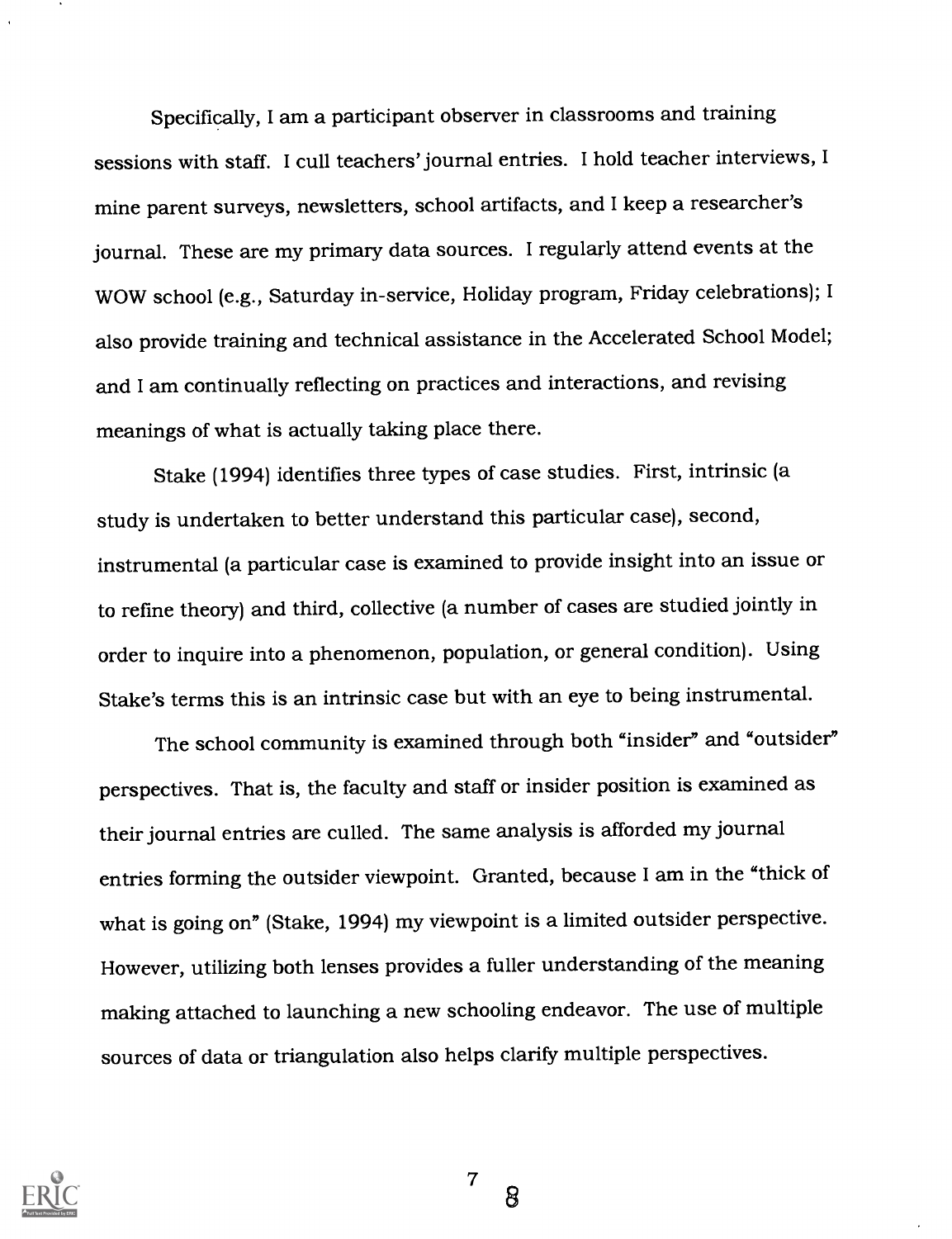Member checking took place to ensure that my perspectives truly represented what insiders perceived to be happening at WOW.

Data analysis began as data were collected. Multiple documents (e.g., journal entries, state proposal, WOW literature, and newsletters) were examined to find overarching patterns. Data are sorted and categorized to form cohesive themes related to the foci of the study. The themes then render the organizational framework for presenting the results of the study.

#### Lessons Being Learned

A case study is both the process of learning about the case and the product of our learning (Stake, 1994). Because this case study is ongoing it is difficult to know what all the actual outcomes of my learning will be. However, since this school is the exception to many standards (e.g., state regulations for conversion schools, a typical training model for Accelerated Schools, and maintaining a working relationship with the local public school system) there are several lessons already being learned.

Some of these lessons, as identified by broad categories from the data, are related to Accelerated Schools training model, powerful learning, teacher empowerment, parent involvement, and reflective practice. This is just the beginning of what will be learned over time as I work, struggle, dream, and interact with the WOW family. The following sections are not exhaustive in content, but representative of the richness of thought and commitment found within the WOW staff.



8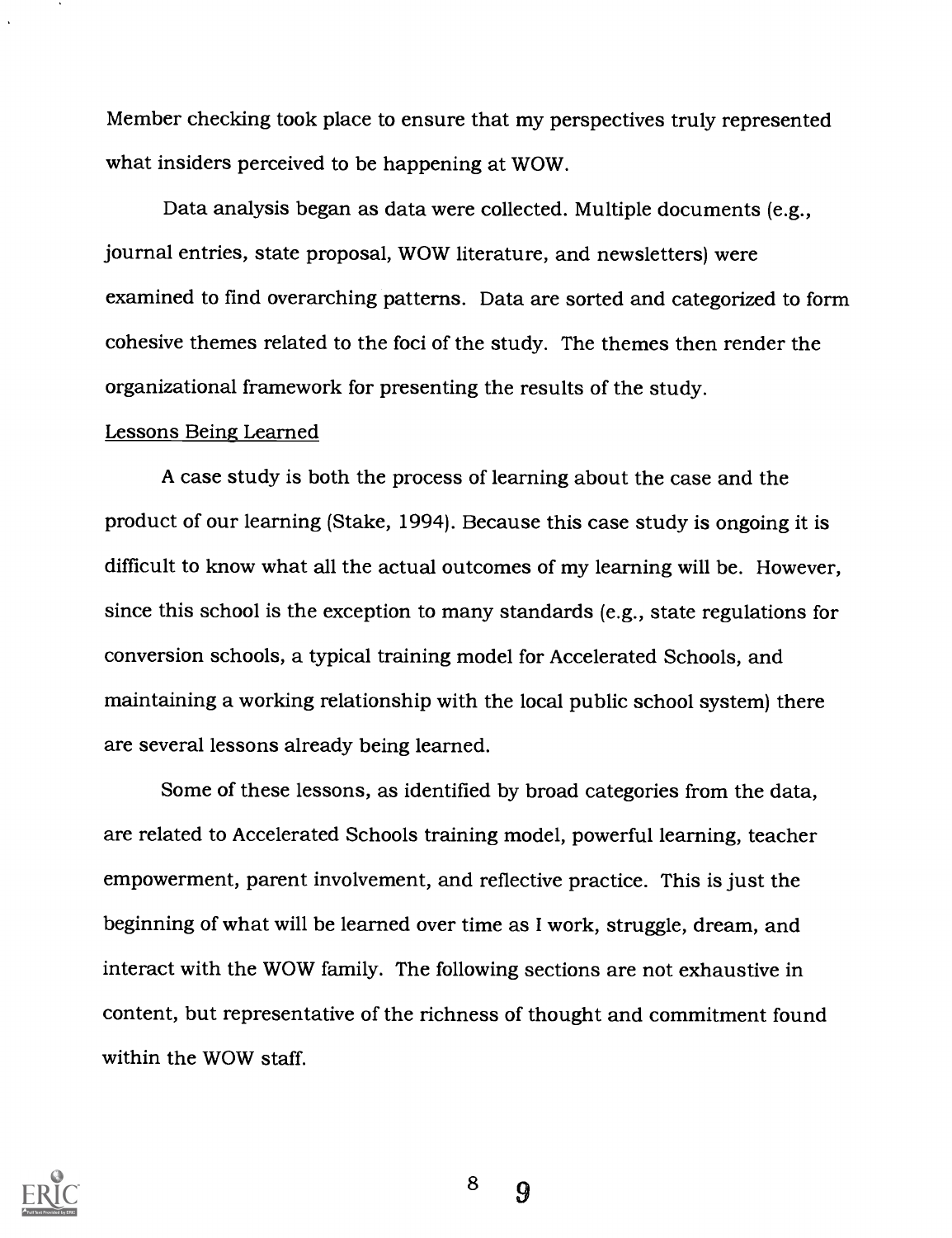#### Accelerated schools training model

As previously mentioned, the particular approach taken with this school in the implementation of the Accelerated School Model is a key focus of the study. Documenting both the training plan and the first year of implementation of the Accelerated School process is helpful in guiding possible refinements of the training model.

Our goals for WOW are similar to training goals for other schools. We expect participants to become familiar with the ASP philosophy and process and have a greater understanding of the personal, political, social, and cultural issues surrounding school improvement. Our goal is that participants gain a better understanding of the dynamic of both personal and school change and become leaders in moving their school through the Accelerated Schools transformation process. The entire WOW school (i.e., principal, teachers, paraprofessionals, secretary, aides) is being trained in the Accelerated School Model. The format for this training is similar to the model used at the Charleston Satellite Center. In fact, the syllabus and some of the assignments were adapted from the work piloted in South Carolina. All other schools in the Ohio network have teams of individuals trained, not the entire school staff.

The WOW training sessions began on a regular basis one-week prior to opening day, July 12, 1999. We have met at least once a month and sometimes twice a month for 90 minutes to go over the material typically covered in the nine days of training provided in the Basic Partnership Agreement Package for our new ASP schools. Our training sessions have been

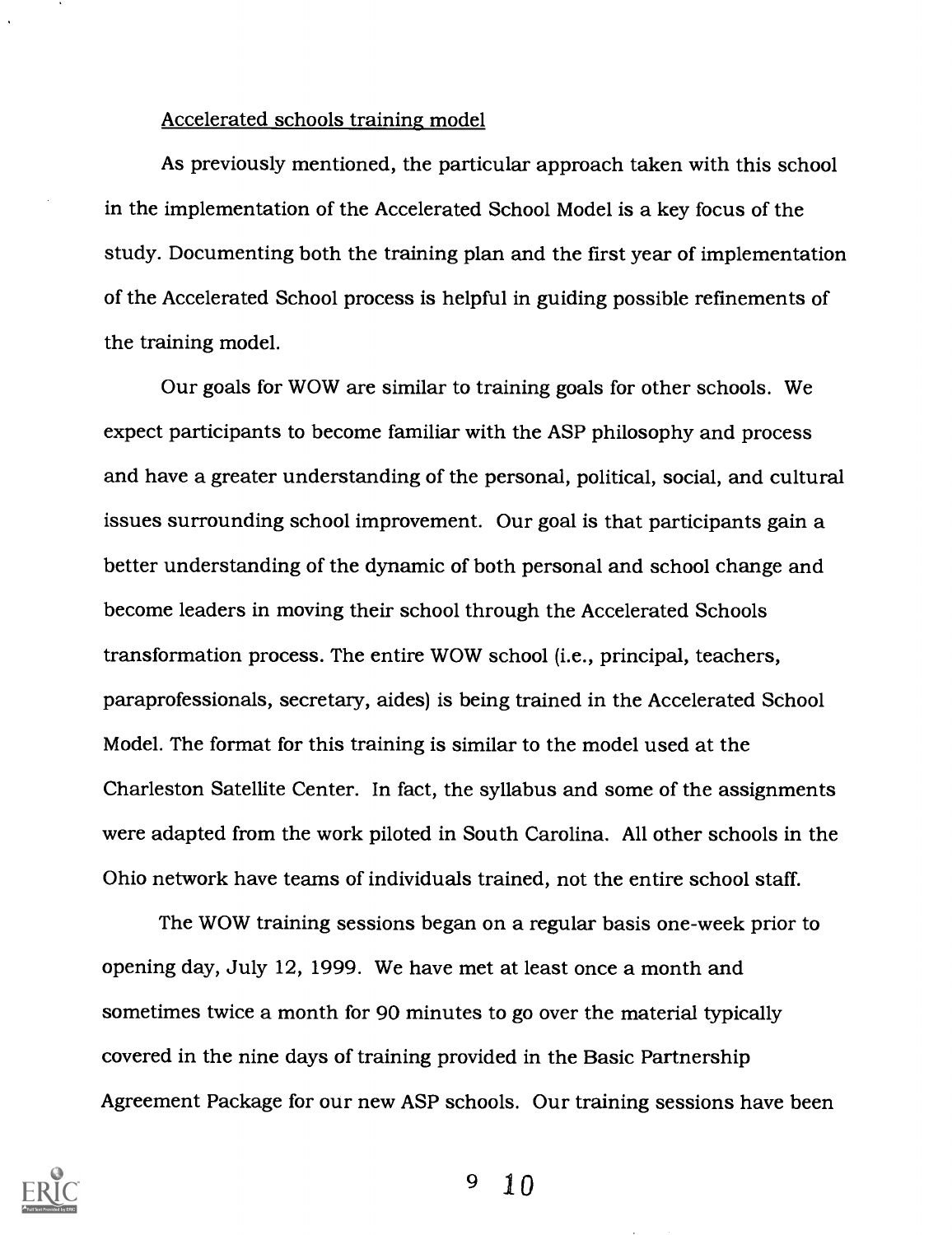eclectic in nature. Some have been primarily direct instruction of material, others have been hands-on work sessions, and others have been dialogues about books.

In addition to the typical areas discussed in our ASP training, we are also reading three texts. We started the year by reading and discussing Renewing America's Schools by Carl Glickman. We then read Martin Haberman's, Star Teachers of Children in Poverty and will conclude the school year by reading Fullan's Change Forces. None of the other "new" schools read these texts as part of their ASP training.

As mentioned previously, the participants keep reflective journals and periodically "hand them in" for my perusal. These entries served as key data sources for this study. Not mentioned is the fact that these journal entries are a departure from what most participants do during their training experience. A few other significant changes in the WOW training model include keeping a school powerful learning portfolio that consists primarily of photographs at this point and the tailoring of the training to specific WOW circumstances and issues. The following example illustrates the final point.

At about the time we were in the midst of our powerful learning material, the school elected to restructure how it approached language arts instruction. Since enrollment had finally stabilized staff decided to form a daily two-hour literacy block that rearranged both students and faculty matching strengths to skills to teaching practice and material. This restructuring was not without its

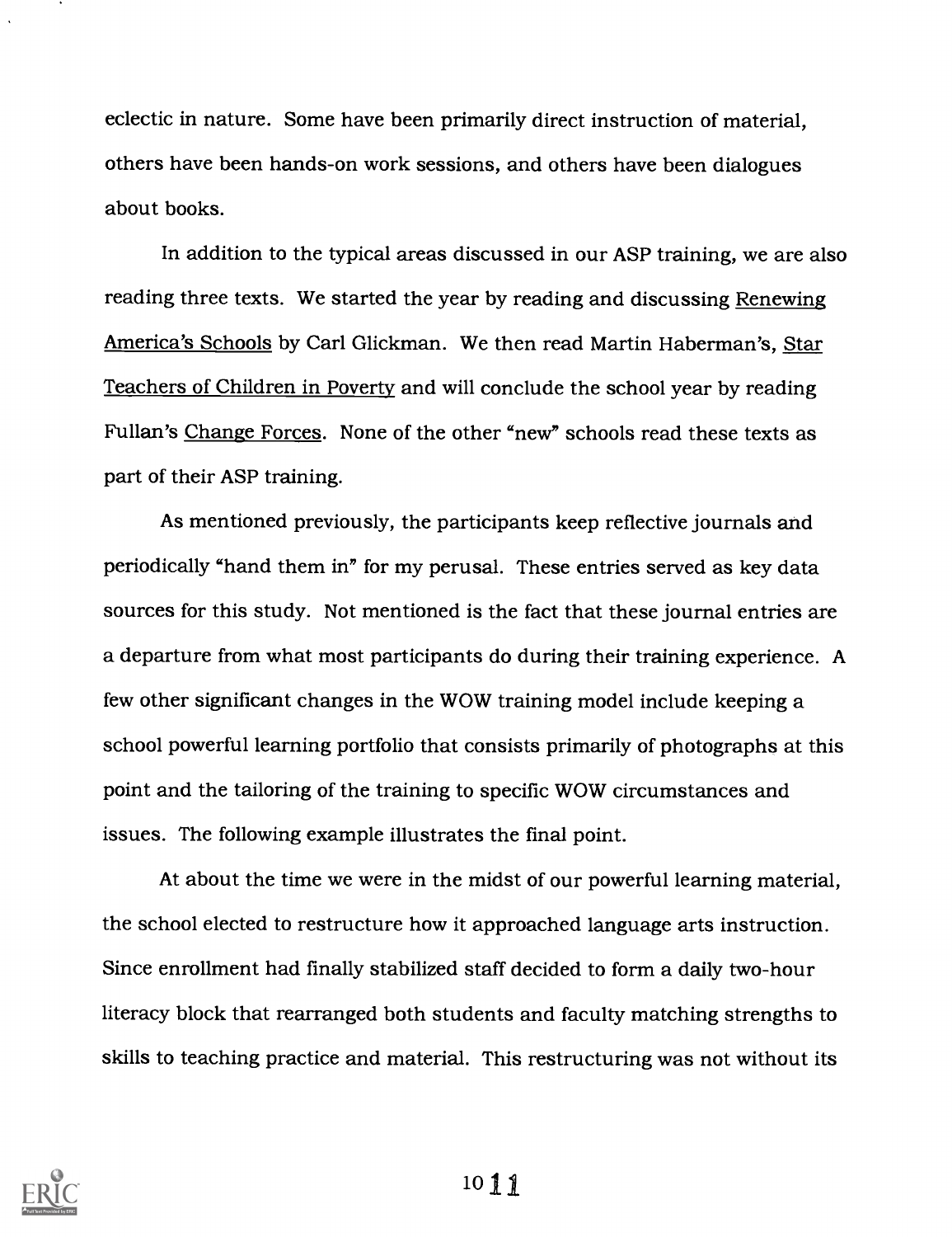hurdles. But the unique aspect to our training was that all of our discussions about powerful learning focused on the implementation of the literacy block.

The connections between ASP and school situation are not always as direct in our other training settings despite our attempts to make the instruction as pertinent to school community issues as possible. When multiple schools attend the same training, there are multiple issues to address and multiple issues are not always completely discussed. Nonetheless, training the entire school community has many positive aspects that outweigh the few negatives (e.g., time commitment of trainer, length of time to cover material).

### Powerful learning

Powerful learning is what we aim for in all of our accelerated schools. We devote significant amounts of time in formal training, and in informal conversations about how to provide powerful learning opportunities to all children. Improved student achievement is at the center of what we expect our schools to strive for. Understanding and implementing powerful learning takes time. In most schools it is the second and sometimes even into the third year of implementation before school communities begin to fully implement powerful learning school wide.

At WOW we've spent considerable time discussing implications of powerful learning and several of the teachers have written in their journals about powerful learning issues. One teacher wrote, "I'm still fine-tuning my understanding of the accelerated schools model and how that all fits for us.

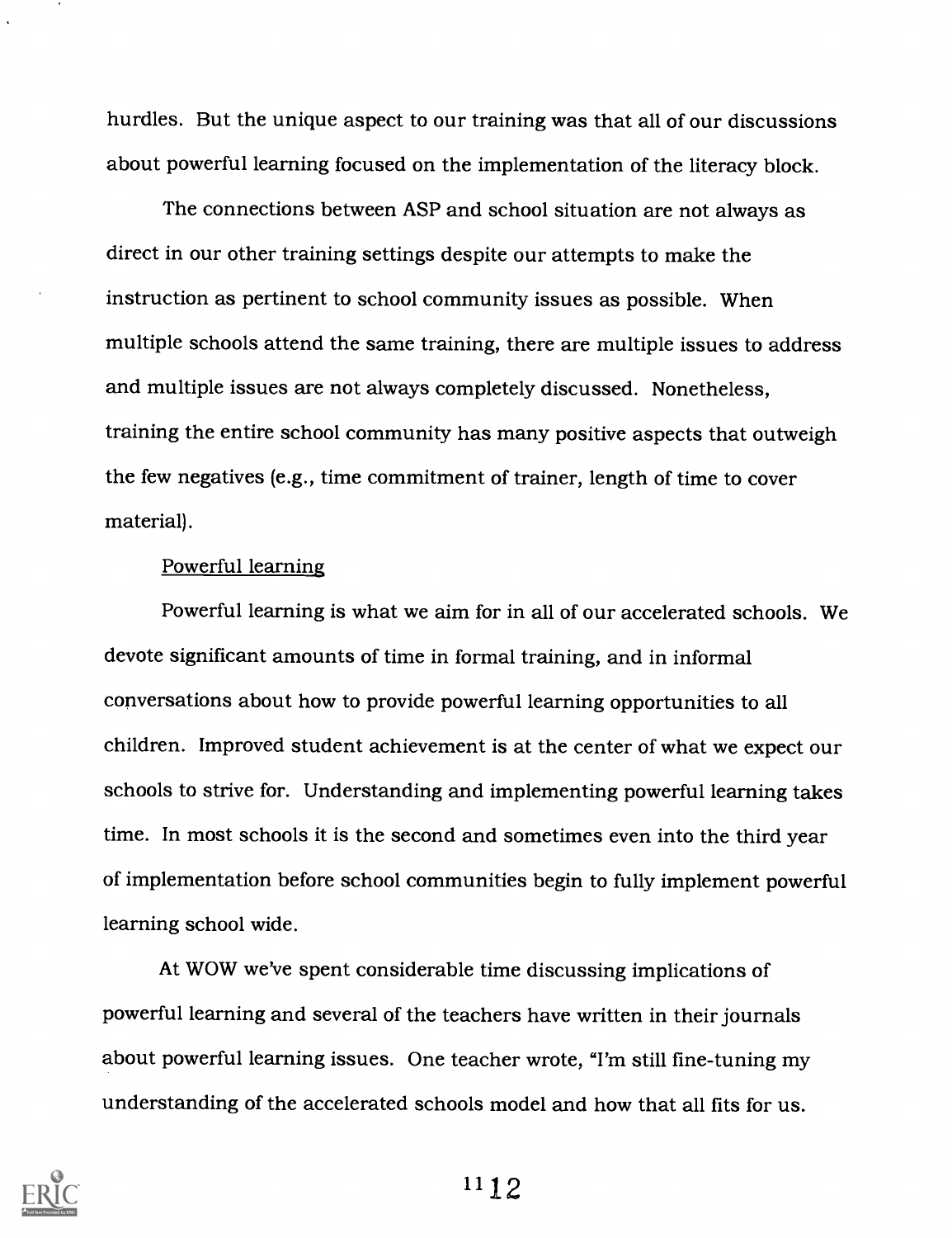Does that mean that remediation is out? Where does it leave those students who are continuing to work below level? Or do we accelerate from where they are? These are all things I need to clarify in my mind as the process moves forward." These are often asked questions and demand dialogue and clarification. After one of our sessions, the principal commented, "In my 35 years in [public schools], I've never had a discussion like this. When teachers got together they never talked about how to improve instruction. This is pretty remarkable!"

As mentioned before, one of the key powerful learning conversations centered around WOW's implementation of the literacy block. One teacher's reflection was,

The literacy block is a big step towards meeting the needs of all our children, but it's like starting over in the middle of the year. At first it was exciting setting up a new room, but it is also frustrating trying to work out of two rooms. I have tried to involve the children in making decisions about the schedule and various aspects of the room arrangement. Sometimes it is quite time consuming to reach consensus and I feel like I am wasting time. When the children get unruly, I try to remind them that these are their ideas that they are not taking seriously.

The integrated writing seems to make perfect sense, in theory. It seems to take so much time to get the ideas down on paper and some children get quite restless. I have them sitting on the rug, as the book recommends. I haven't had much luck with having them stay in their



 $12<sup>12</sup>$  $1.3$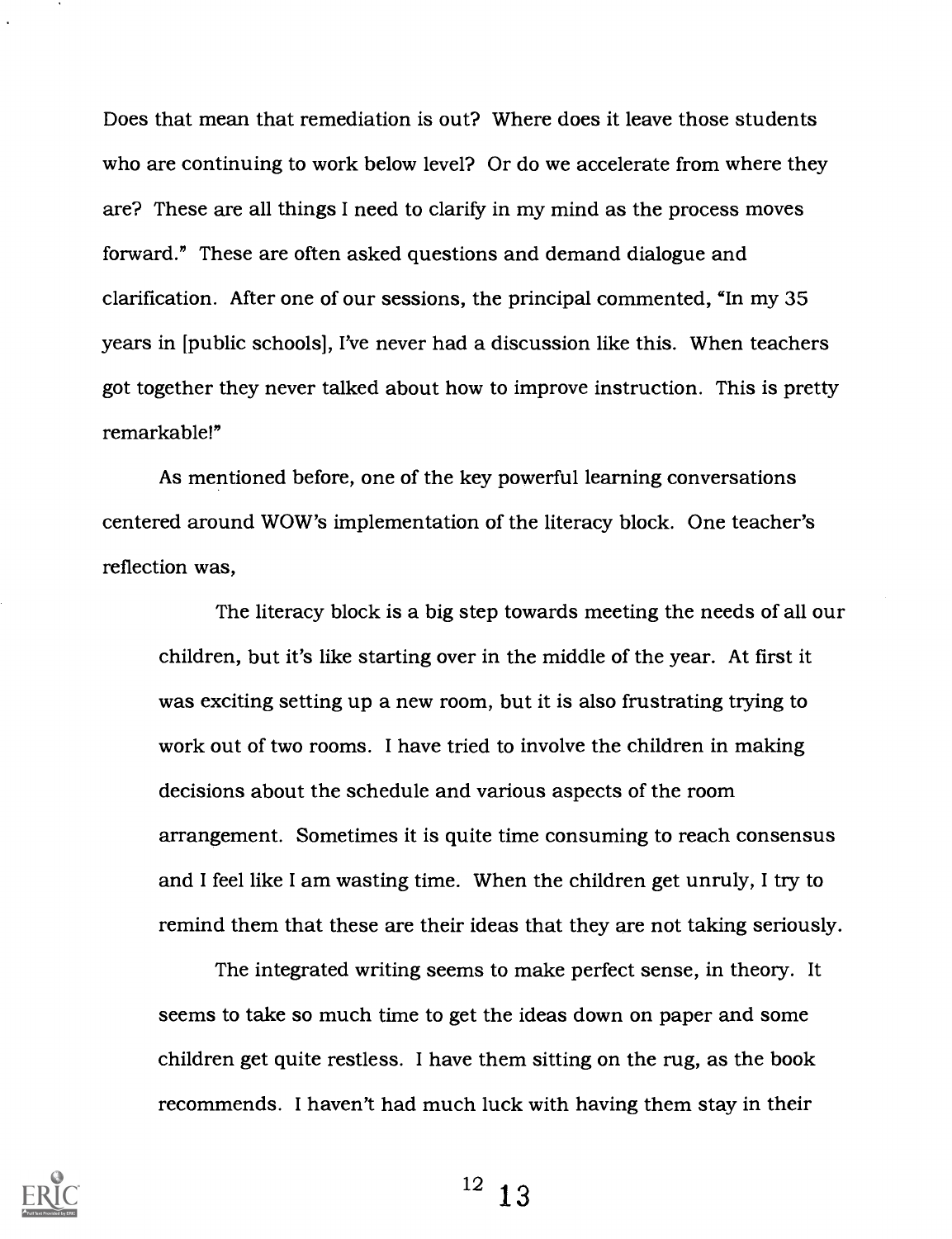seats too long because we have the chairs that were left over and they are too small for some of the children. It took a week and a half, but we did get a story written and the children are proud of it (they read it to anyone who comes in). They entitled it "The Best Learning Room Ever" so that indicates that they want to be capable readers and writers. I don't have a center rotation down the way that I want to; it is so hard to have them work independently . . . I know that change is happening. I have growth demonstrated in my literacy class. Some students can now write sentences that they can read from their journals, which they could not do three weeks ago.

Another teacher wrote,

The children in our school seem more like "ours". The ones in my literacy block stop to hug me in the hall. We get to know more of the children now. Two heads are better than one. Now that we share children we can work and help each other with behaviors and academic issues and have a more common ground because we both know the children we are talking about.

The logistics of starting something new, the lack of adequate furniture, getting to know new students, working closely with another teacher, dealing with new student behaviors, taking a risk—all are expressed in these journal entries. It is evident just from these two teachers' comments that while collaboration is recognized as beneficial, it is both hard and time consuming.



 $13 \t 14$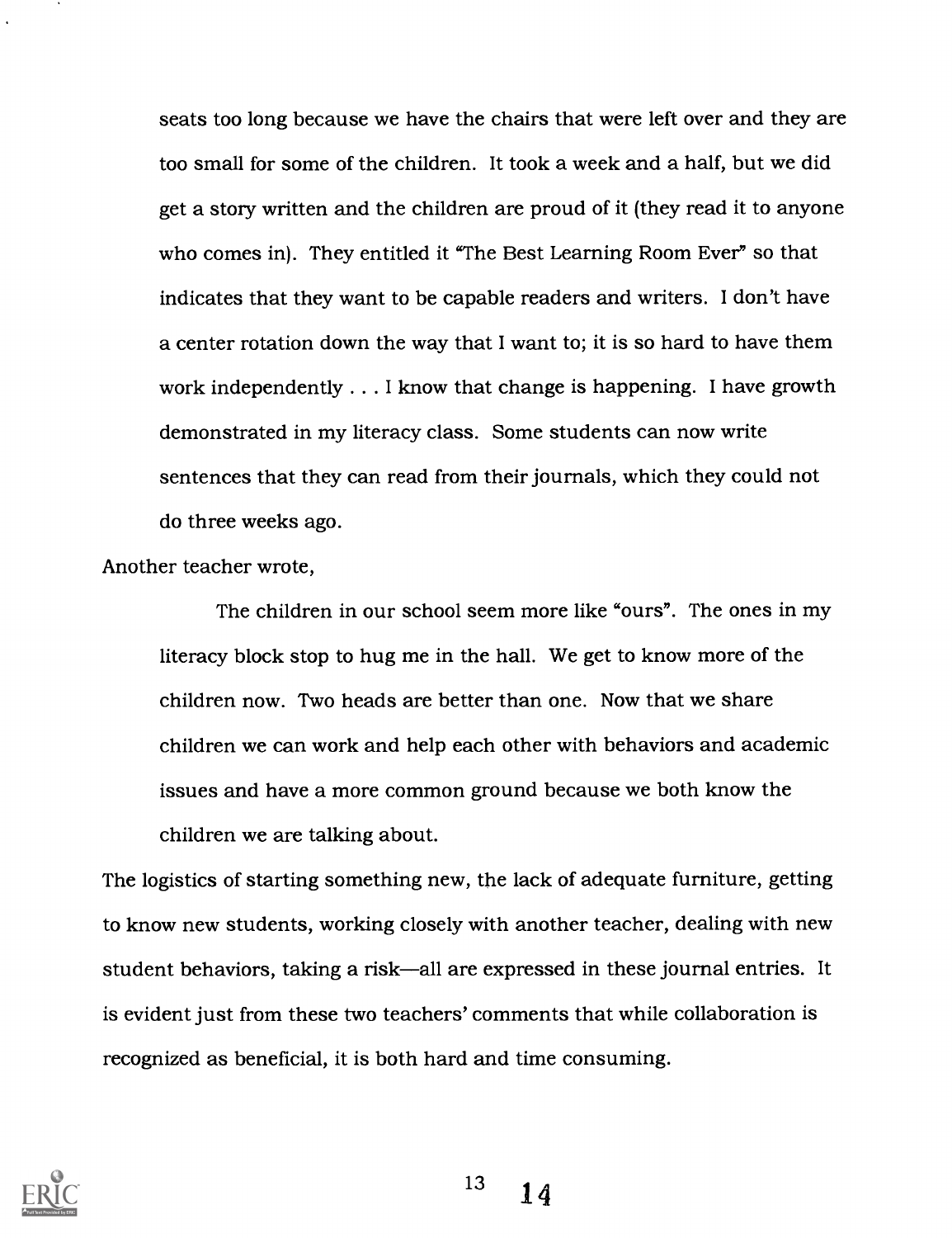#### Teacher empowerment

A third theme that emerged in the journal entries was teacher empowerment. Over and over entries recognized the part teachers play in the decisions that are made. One good example of this is the following. "I feel empowered by being able to make choices about what happens in school and actually having it happen. We have been pulling together as a staff. We have come together to make major decisions on report cards, scheduling, and many other tasks. I feel we still need to schedule more regular planning time."

The school secretary commented, "This place is wonderful! I am amazed at how well this staff works together for the common good of the students-for the common goals. Decisions are made by the staff and I am included as part of the team—what a great feeling! My voice counts!"

The staff continues to struggle with personalities and conflicting educational philosophies. Several teachers mentioned the need for more common planning time. But despite some of the uphill battles, most teachers and staff members feel a part of the decision making process and have a sense that their opinion matters. At a recent training session, the staff was "joking" about wishing the principal would just make the decisions and not keep asking them to help. One person lamented, "I just want someone else to blame." Clearly, this group understands that teacher empowerment can be both a blessing and a curse.

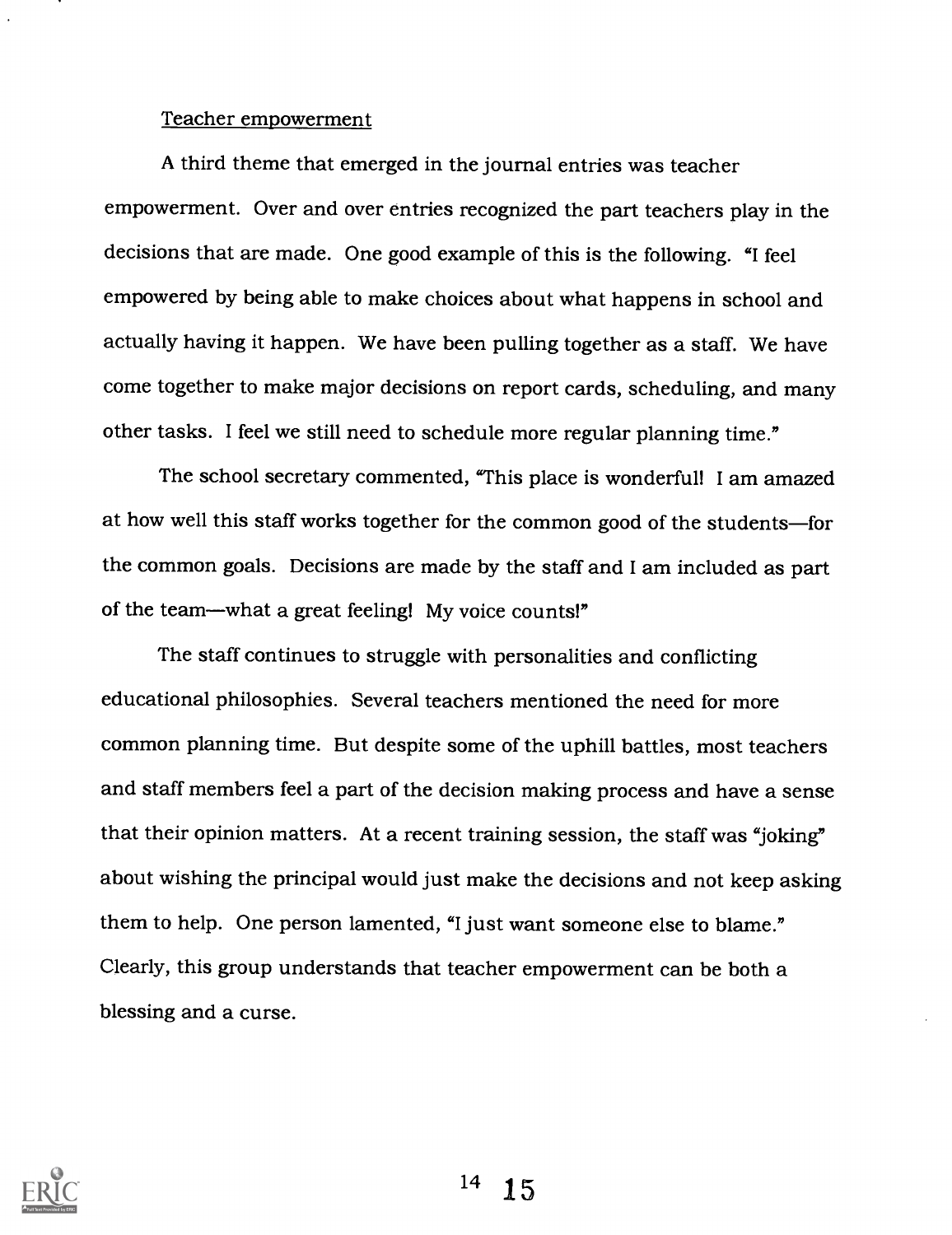#### Parent involvement

WOW is no different from most of our other accelerated schools when it comes to parent involvement and its desire to have parents intimately involved in the school community. But WOW is different in some of its approaches to including parents and making them feel a part of the family.

WOW hosted a family dinner in October. The staff planned, served and cleaned up. The evening was an "overwhelming success". There were nearly 200 in attendance. One teacher, who was employed at the school before it was converted into a community school, reflected on the evening in this way, "The spaghetti night was a huge success. We are doing a great job with involving and welcoming our parents. Since I've been in this school building for the last five years, I am amazed at the change in parent support." When parents were asked to respond to a survey regarding WOW, the results weren't just tabulated and used by the staff; they were published in the weekly newsletter so that parents were informed of the results.

These comments and behaviors are significant since the parents who were part of the public school community are now the same parents who are at WOW. The parent community has not changed, but the way parents are appreciated, interacted with, and included has.

#### Reflective practice

The journal entries by design are reflective, so it is not surprising that many of the comments were reflections on classroom practice. The principal wrote early in the year, "This is much harder than I had anticipated. It is one

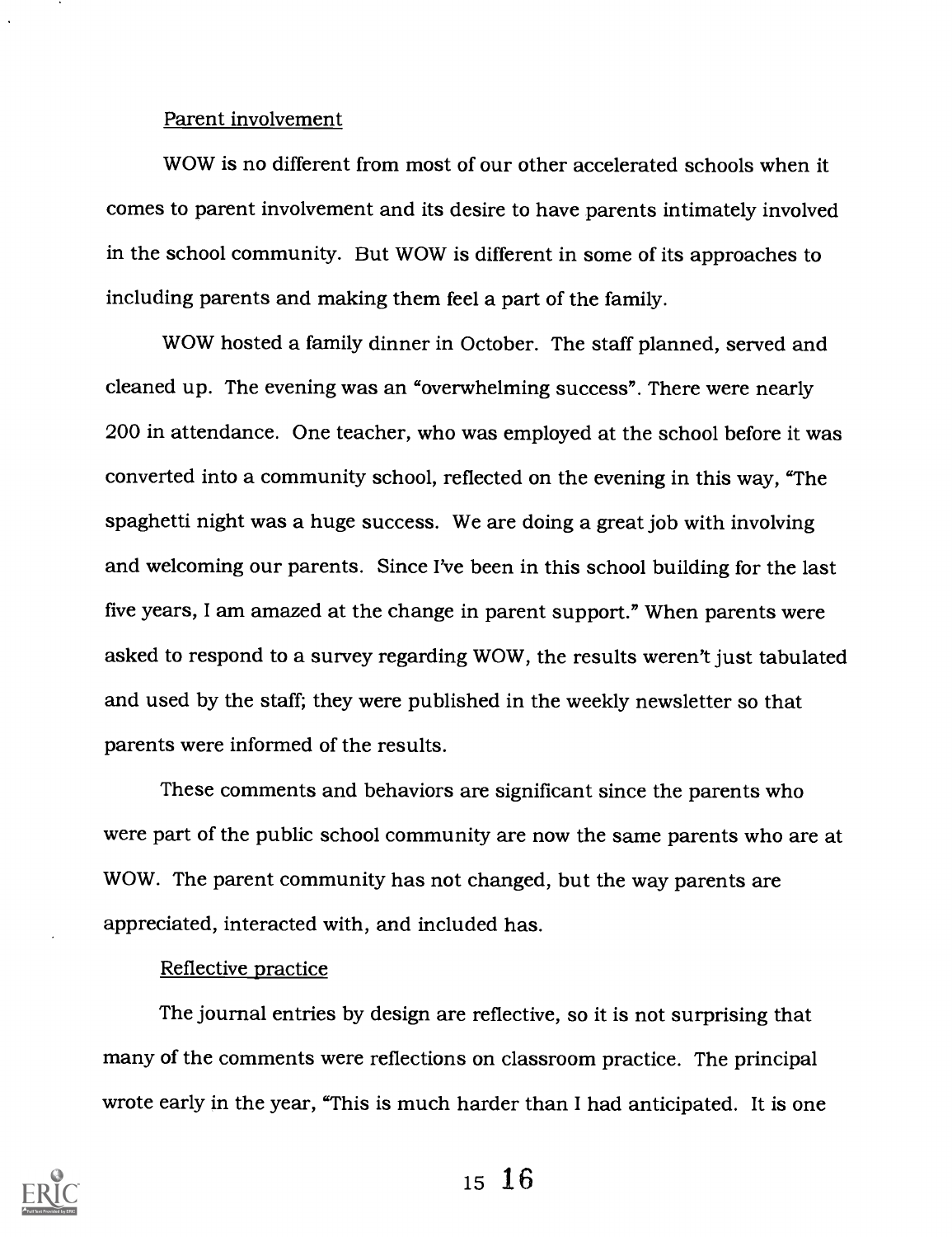thing to sit in an Ivory Tower and plan the ideal school. It is a whole other matter to implement the ideal school. I think I have been out of touch too long. Our teachers are incredible. This is why I wanted to do this. To work with a staff that already believed. A staff that loves kids, loves teaching, is willing to take risks and who are willing to work together."

A teacher comments, "Overall this has really been a good situation. The greatest opportunity is being provided for staff and student growth. In my opinion things are not optimal yet but they are light years ahead of other situations in the city." Another wrote, "Staying an educational community is going to take effort. [We need to] grow to know our peers more. [We need] to stay focused on collaboration, not competition." A third teacher reflects, "I love the way the students in my room look at the WOW school as special. I think they are investing their ideas. When I had a parent here, the kids got a little loud, so I told them that they needed to show this mother how students at the WOW school act. They quieted down and were really good."

The approach taken in this research of looking at the development of the school from both an insider and outsider perspective provides a deeper understanding of what occurs when school communities undertake the restructuring of public education. As teachers' and researcher's journal entries were mined for themes, it was interesting to note distinct patterns that emerged around the thoughts, feelings, and insights regarding school restructuring. These reflections suggest implications for understanding how

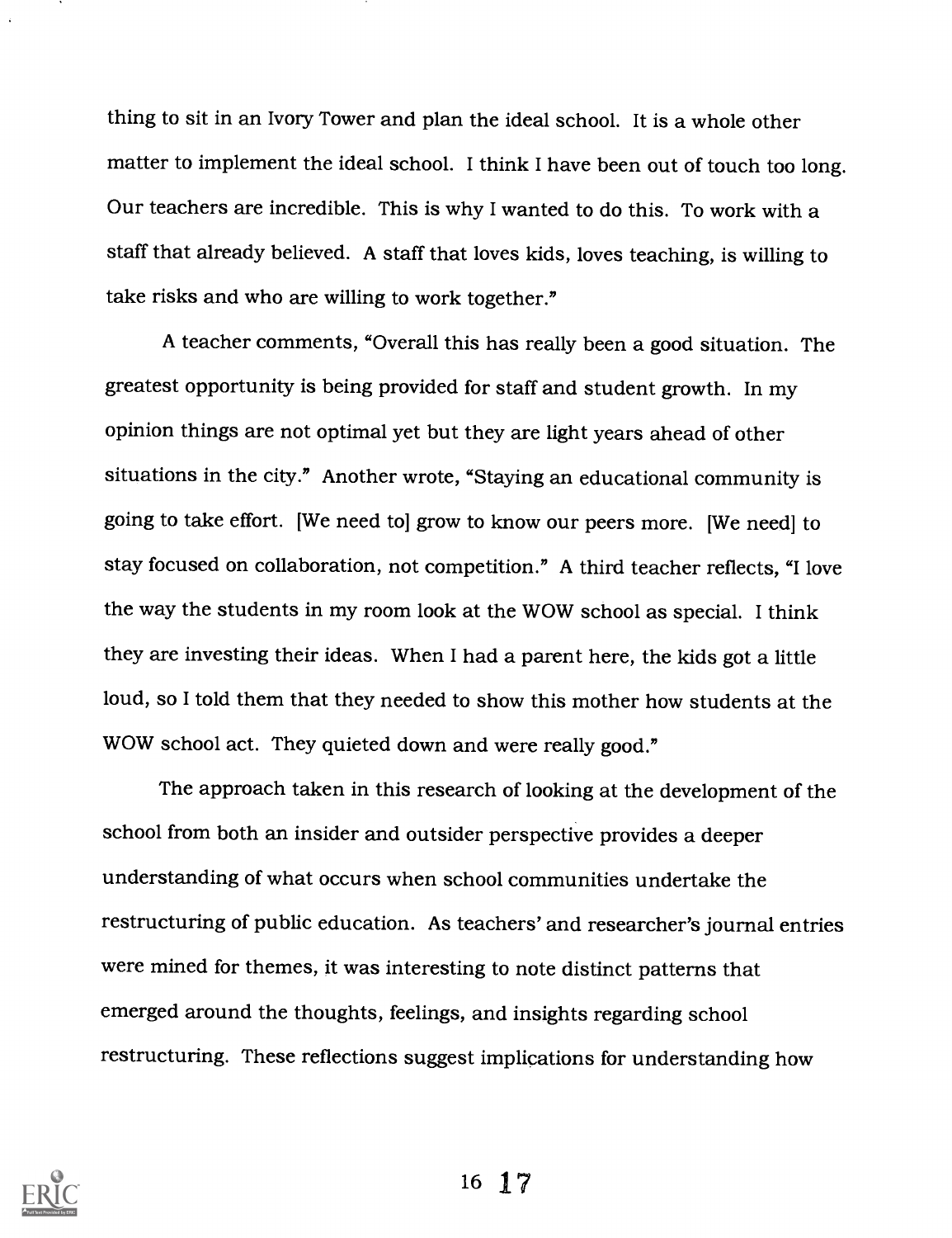individuals define the meaning of their work as well as the professional development necessary for continued growth.

#### Educational Importance and Implications

Charter schools are taxpayer-funded schools that are managed independently of the district bureaucracy by parent, entrepreneur, church or civic groups, to name a few. President Clinton recently called for 3,000 charter schools to be in operation by 2002, more than doubling the present 1,100 charter schools. Charter/community schools are a relatively new educational phenomenon that needs careful examination.

Educational restructuring/reform/renewal are topics of numerous publications, editorials, and local, state, and federal legislation. Millions of dollars are spent on school improvement every year. Research that can inform those involved with continuous school improvement is important, but central to school improvement are questions of how teachers define the meaning of their work and what professional development opportunities are needed to sustain the high level of commitment required of individuals who choose to restructure their school work and school roles.

We get a sense of the answer to these questions from the following comments, "I'm so bogged down with day to day duties that I forget about our dream. Our reading [Glickman text] helps, because it is quite close to what we're beginning. I really like the democracy focus. I want our school to be a place where we are civil to each other, parents and especially to children." "Students [are] involved with our [accelerated schools] study. [They] shared



 $17 \t18$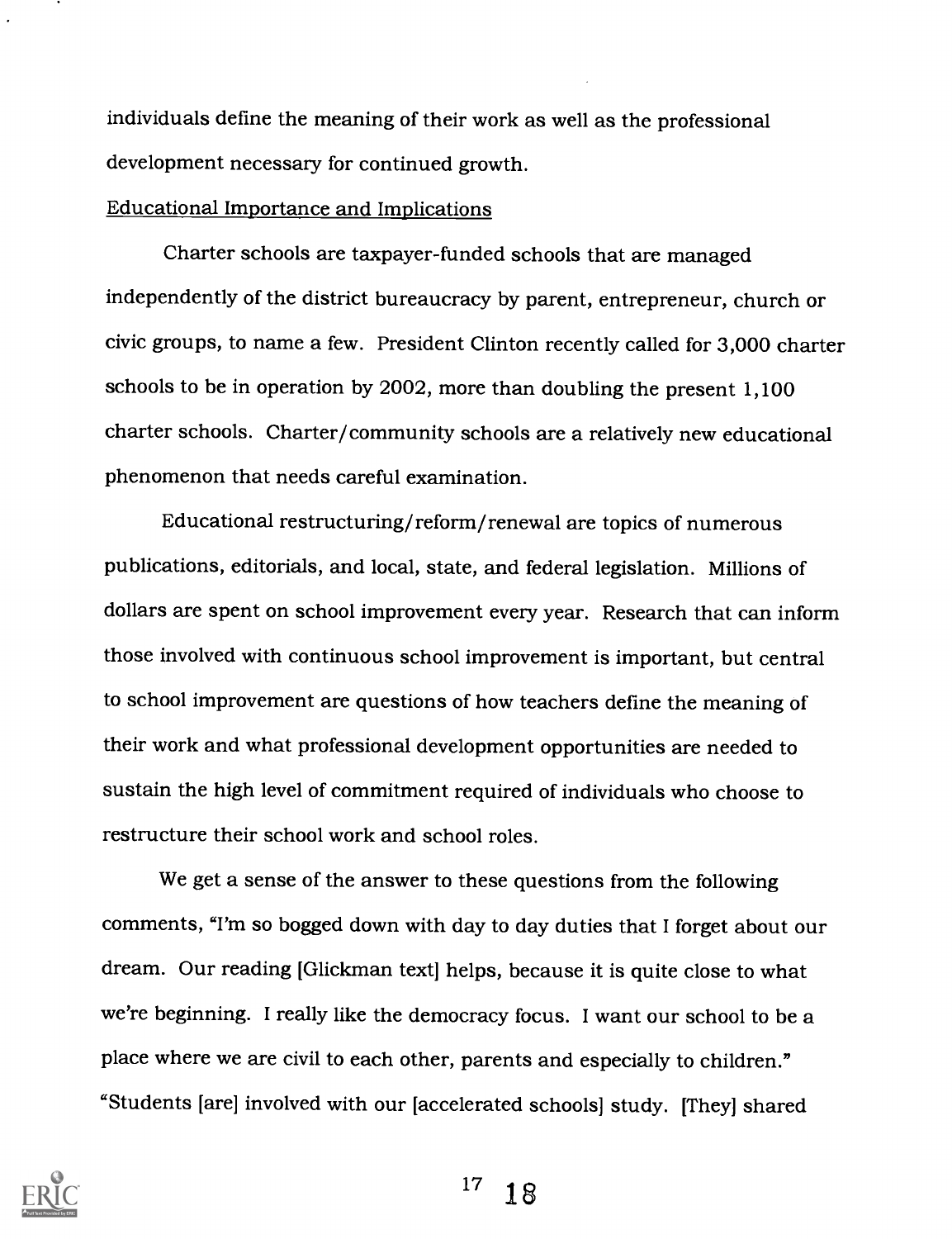interesting views of their dream school. I can tell they [the ideas] are a lot about getting along with others. It is so difficult to think outside the box." "I love Star Students-Star Teachers [Haberman text]. It is so affirming. I know I'm not there but I can do it!" "We are still struggling with trying to have team meetings for planning and collaboration, but the second grade team has met and we are working to do some across class grouping."

I offer the following implications for consideration. First, implementation of the accelerated schools model is difficult work. When the entire school is trained together, certain obstacles related to implementation are overcome (e.g., there are only a few coaches "in the know" about what we are supposed to be doing). Training an entire school however, is very time intensive and not feasible without sufficient staff at the Satellite Center.

Second, teachers find it difficult to set aside time for reflection on classroom practice. But when time is devoted to such (e.g., journal writing) insights are gained and classroom practice is enhanced. Those of us involved in school improvement must help our school communities to find what Harwayne (1999) refers to as "white space" or space that is freed from distractions that permits thoughtfulness and reflection.

Third, the most effective professional development is the work that teachers do together on site. Teacher feedback echoes what Cawelti (1999) reports. Quality professional development begins with a clear sense (in accelerated schools we call this vision) of what students need to learn and be able to do. The focus of professional development is on schoolwide goals for

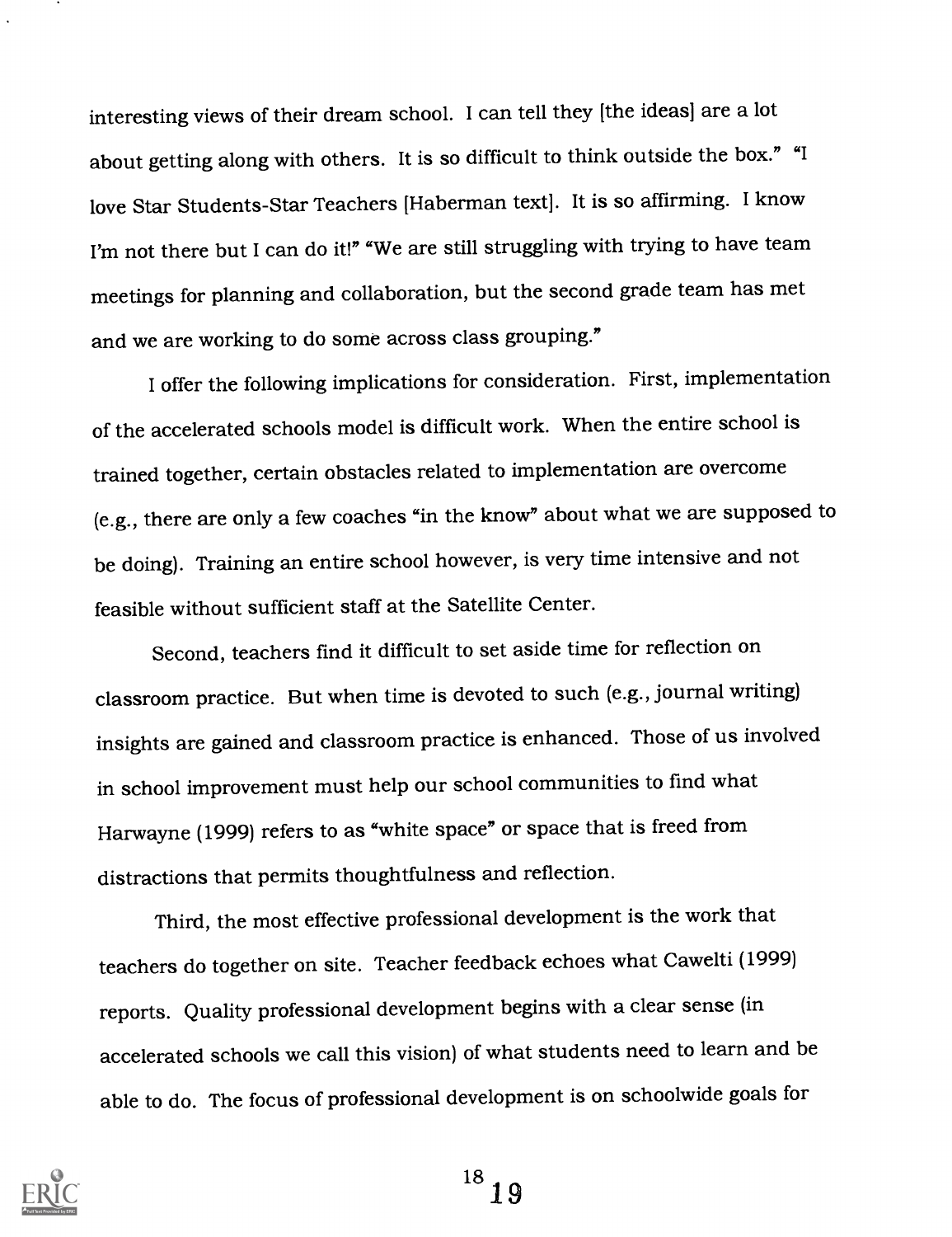student learning based on unique strengths and challenges. Professional development is built from a unity of purpose or a core set of values and beliefs. It is matched to the instructional processes or powerful learning and is focused primarily on content and content-specific pedagogy. Meaningful professional development often changes the school's structure and culture as new knowledge and skills are acquired. And finally, quality professional development requires generous amounts of time for collaborative work and learning to take place.

#### Final Thoughts

As with any singular case study, generalization is left to the reader. Nonetheless, readers should vicariously understand enough about this case to draw their own conclusions about charter/community schools in Ohio, what we know about implementing the accelerated school model, and what we know regarding teachers' reflection on practice that enhances future classroom practice and professional development opportunities.

As might be expected, lots of children's work hangs in each of the hallways at WOW. Early in the school year one particular hallway was adorned with life size drawings of children made from butcher-block paper. The drawings were arranged in such a way that they appeared to be holding hands. One of the drawings, whose adhesive came loose, was in the process of falling off the wall. Despite the break down of its "support system," the figure next to it clung to the drooping figure and used its "inner" strength to keep it from crumpling onto the floor. Both figures wore smiles on their faces. I snapped a

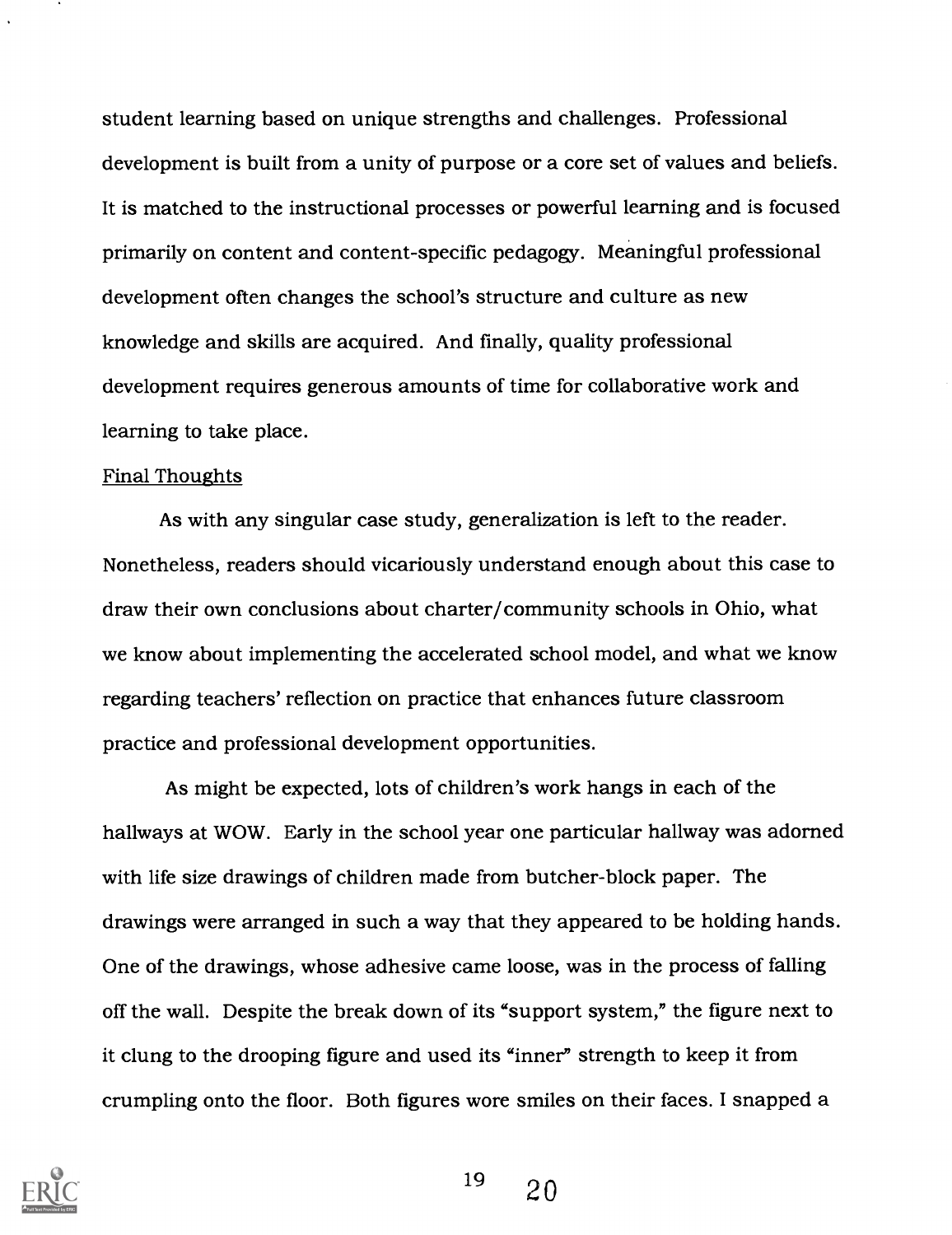photograph of this hallway display that is now framed and prominently displayed in my office. It serves as a moving metaphor of WOW for me.

This picture reminds me of the strength of the support system at WOW. Whenever one person feels overwhelmed, there is another who is willing to support and hold the other up. The picture exemplifies the WOW Way: "We treat others the way we want to be treated. We respect and value all people. We are responsible for what we say and do. When it's time to work, we work. And together, we can!" A team effort is in progress and I'm not the only one who has noticed. Students have noticed too.

" The sun came up. Wake up. Look to the WOW school. I love the WOW school. I go to the WOW school and I make new friends."

"The boy was sad because he didn't have any friends. He went to another school, the WOW school. He made many friends."

(Student writings from WOW newsletters) Teachers recognize the kind of impact participating in this new school has had as well. The following declaration from one of the veteran teachers says it all, "I've decided that if WOW has to close I'm leaving the classroom." Some of her colleagues were surprised at the strength of this statement and chorused, "But why?" She simply, but straightforwardly said, "I've done just about everything there is to do in schools and [have] been in a lot of them over the years. I've tasted how good it can be this year—what it can be like—and I never want to go back." She was referring to being a part of the decision making process and

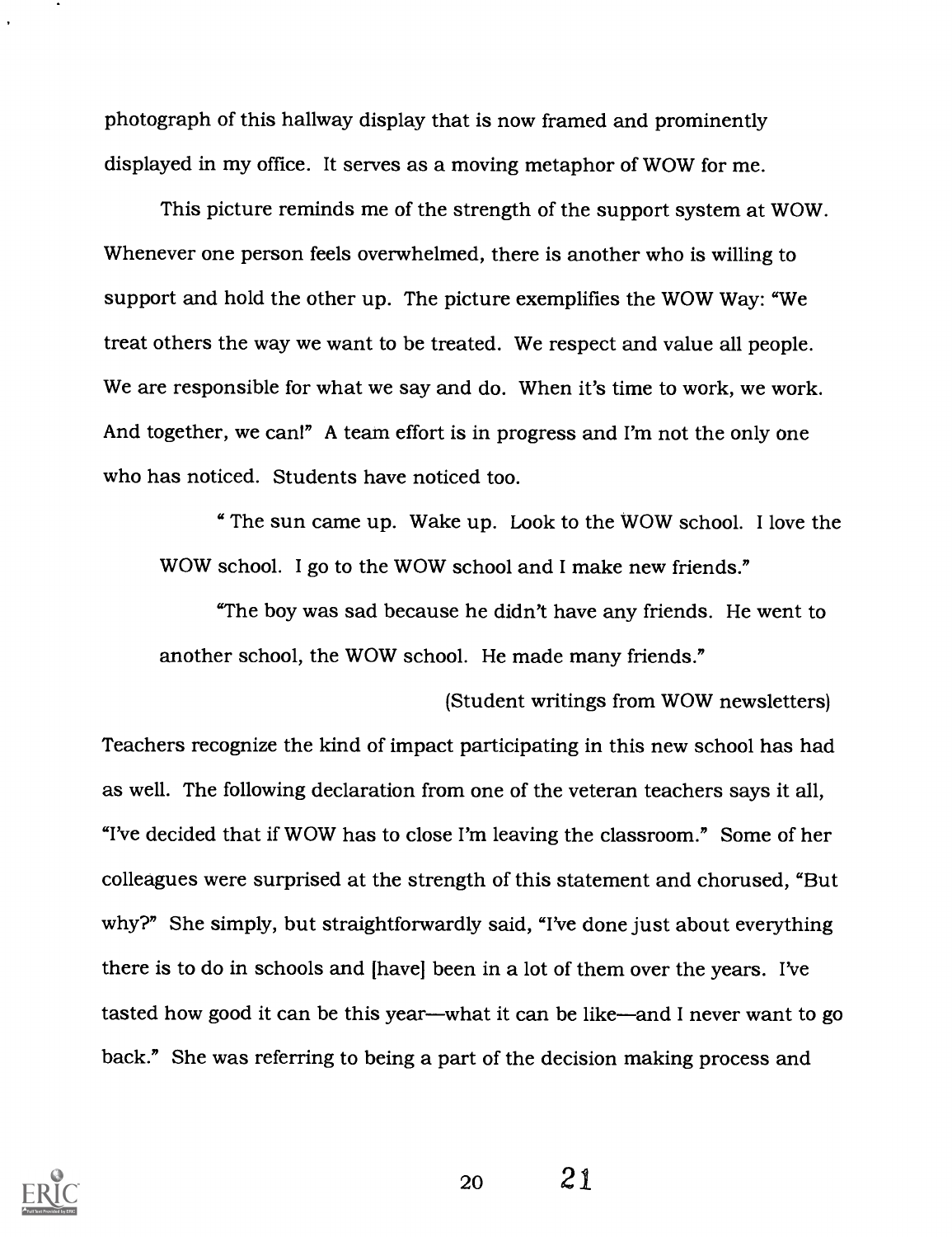feeling like what she does at school is significant and makes a difference. <sup>I</sup> know just what she means!



 $\bar{\beta}$ 

 $\sim$   $\sim$ 

 $\epsilon^{(k)}$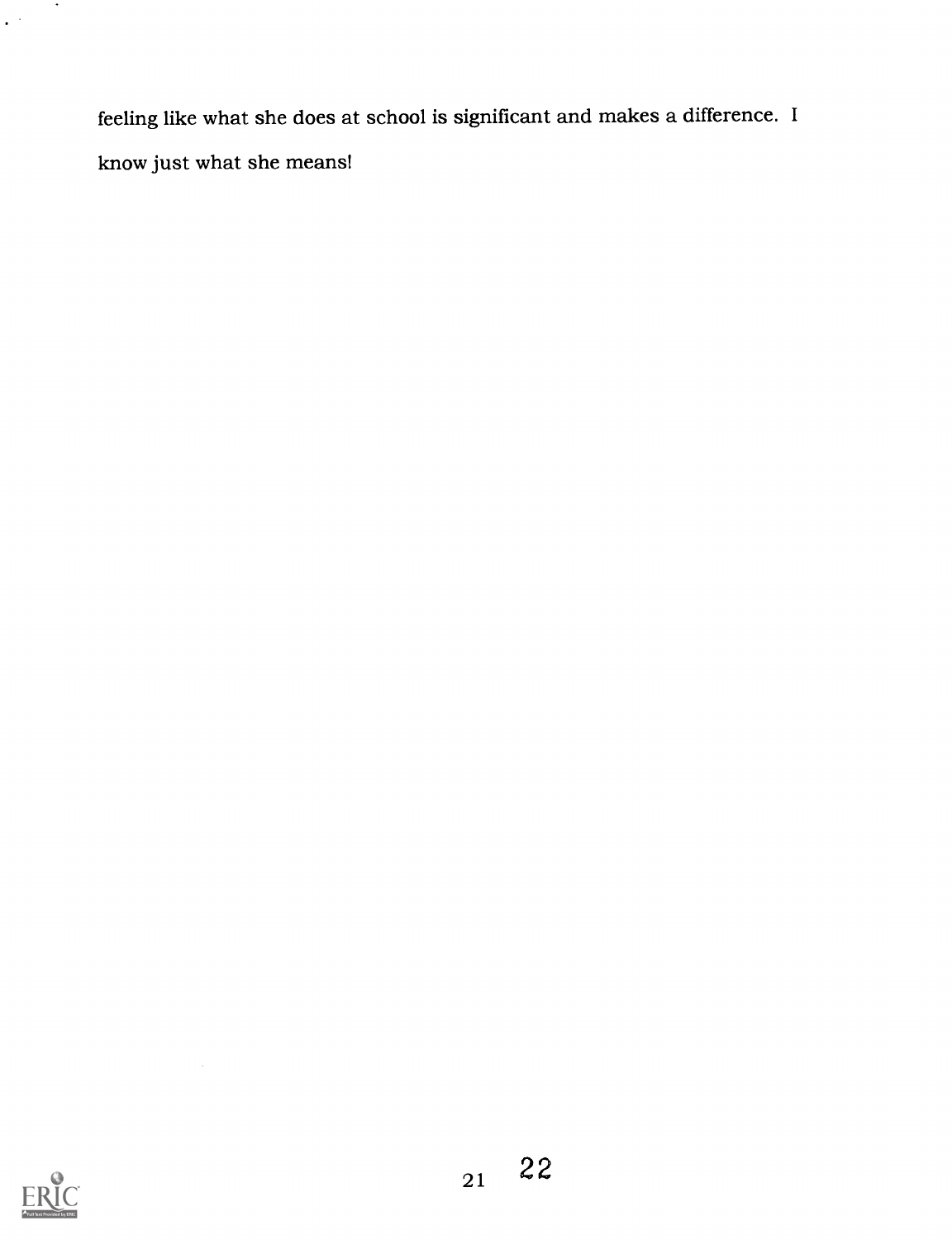### References

Barth, R. (1990). Improving Schools from Within. San Francisco, CA: Jossey-Bass Publishers.

Cawelti, G. (1999). Handbook of Research on Improving Student Achievement. Arlington, VA: Educational Research Service.

Fullan, M. (1999). Change Forces: The Sequel. Philadelphia, PA: Falmer Press.

Glickman, C. (1993). Renewing America's Schools. San Francisco, CA: Jossey-Bass.

Haberman, M. (1995). Star Teachers of Children in Poverty. West Lafayette, IN: Kappa Delta Pi.

Harwayne, S. (1999). Going Public. Portsmouth, NH: Heinemann.

Merriam, S. (1998). Case Study in Education. San Francisco, CA: Jossey-Bass.

Stake, R. (1994). Case Studies. In N. Denzin & Y. Lincoln (Eds.), Handbook of Qualitative Inquiry (pp.236-247). Thousand Oaks: SAGE.



 $\ddot{\phantom{a}}$ 

 $\sim$ 

 $\mathbf{v}^{(A)}$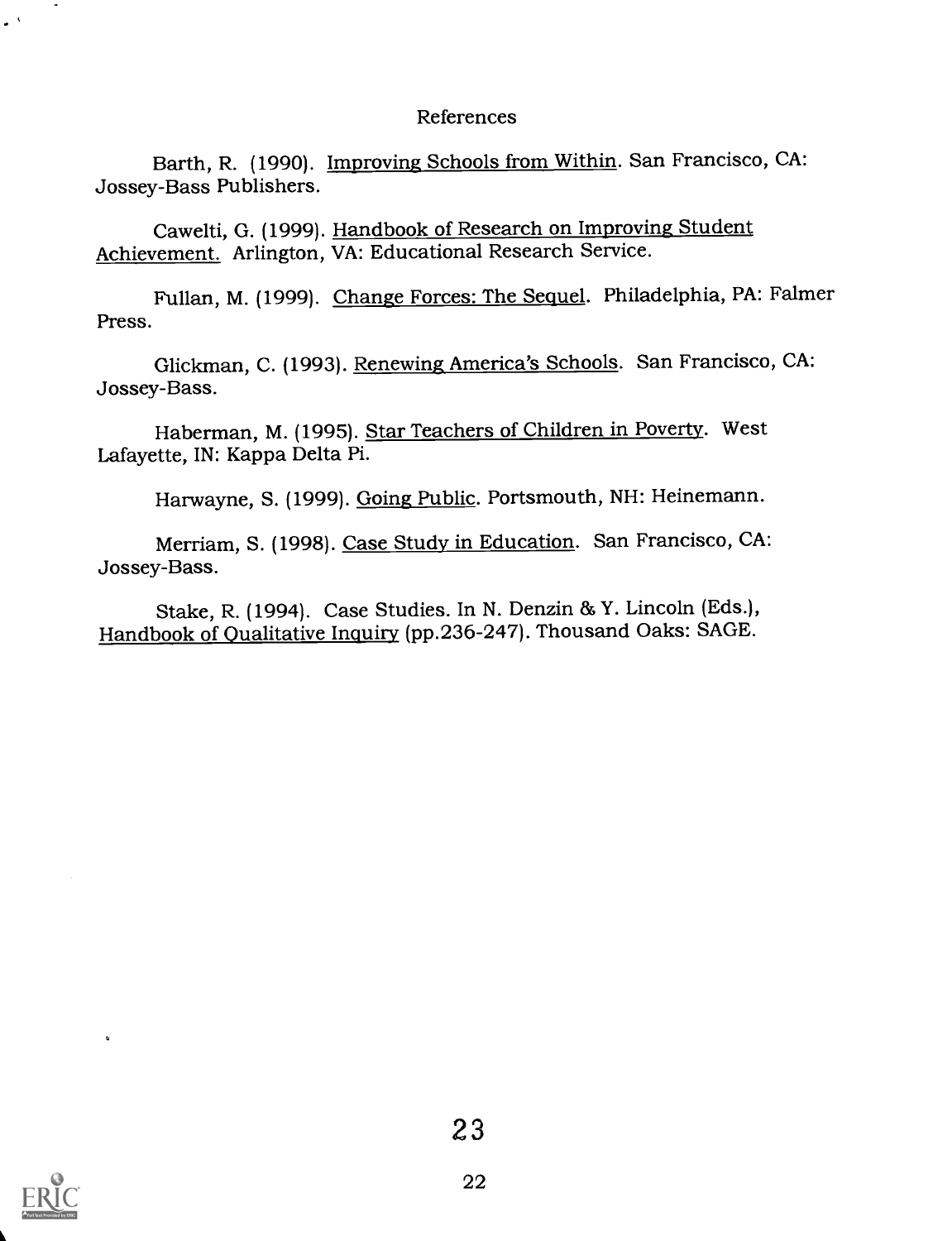

 $\bullet$  .

 $\mathcal{L}_2$ 

## U.S. Department of Education

Office of Educational Research and Improvement (OERI) National Library of Education (NLE) Educational Resources Information Center (ERIC)



# REPRODUCTION RELEASE

(Specific Document)

## I. DOCUMENT IDENTIFICATION:

| Title: WDN- A Community School: A Case Study                                |                                        |
|-----------------------------------------------------------------------------|----------------------------------------|
| Author(s): Julie K. Briddle                                                 |                                        |
| <b>Corporate Source:</b><br>Dayton Satellite Center for Accelerated Schools | <b>Publication Date:</b><br>April 2000 |
| u.<br><b>DEDDANIATIAN BELEJAH</b>                                           |                                        |

### II. REPRODUCTION RELEASE:

In order to disseminate as widely as possible timely and significant materials of interest to the educational community, documents announced in the<br>monthly abstract journal of the ERIC system, Resources in Education (RIE),

If permission is granted to reproduce and disseminate the identified document, please CHECK ONE of the following three options and sign at the bottom of the page.

| The sample sticker shown below will be<br>affixed to all Level 1 documents                                                                                       | The sample sticker shown below will be<br>affixed to all Level 2A documents                                                                                                                                                                                                                                                                                                                                                                                                                                       | The sample sticker shown below will be<br>affixed to all Level 2B documents                        |
|------------------------------------------------------------------------------------------------------------------------------------------------------------------|-------------------------------------------------------------------------------------------------------------------------------------------------------------------------------------------------------------------------------------------------------------------------------------------------------------------------------------------------------------------------------------------------------------------------------------------------------------------------------------------------------------------|----------------------------------------------------------------------------------------------------|
| PERMISSION TO REPRODUCE AND<br>DISSEMINATE THIS MATERIAL HAS<br><b>BEEN GRANTED BY</b>                                                                           | PERMISSION TO REPRODUCE AND<br>DISSEMINATE THIS MATERIAL IN<br>MICROFICHE, AND IN ELECTRONIC MEDIA<br>FOR ERIC COLLECTION SUBSCRIBERS ONLY.<br><b>HAS BEEN GRANTED BY</b>                                                                                                                                                                                                                                                                                                                                         | PERMISSION TO REPRODUCE AND<br>DISSEMINATE THIS MATERIAL IN<br>MICROFICHE ONLY HAS BEEN GRANTED BY |
| $c_{3q}$<br>TO THE EDUCATIONAL RESOURCES                                                                                                                         | 10<br>TO THE EDUCATIONAL RESOURCES                                                                                                                                                                                                                                                                                                                                                                                                                                                                                | <b>Sam</b>                                                                                         |
| <b>INFORMATION CENTER (ERIC)</b>                                                                                                                                 | <b>INFORMATION CENTER (ERIC)</b><br>2A                                                                                                                                                                                                                                                                                                                                                                                                                                                                            | TO THE EDUCATIONAL RESOURCES<br><b>INFORMATION CENTER (ERIC)</b><br>2B                             |
| <b>Level 1</b>                                                                                                                                                   | Level 2A                                                                                                                                                                                                                                                                                                                                                                                                                                                                                                          | Level 2B                                                                                           |
|                                                                                                                                                                  |                                                                                                                                                                                                                                                                                                                                                                                                                                                                                                                   |                                                                                                    |
| Check here for Level 1 release, permitting<br>reproduction and dissemination in microfiche or other<br>ERIC archival media (e.g., electronic) and paper<br>copy. | Check here for Level 2A release, permitting<br>reproduction and dissemination in microfiche and in<br>electronic media for ERIC archival collection<br>subscribers only                                                                                                                                                                                                                                                                                                                                           | Check here for Level 2B release, permitting<br>reproduction and dissemination in microfiche only   |
|                                                                                                                                                                  | Documents will be processed as indicated provided reproduction quality permits.<br>If permission to reproduce is granted, but no box is checked, documents will be processed at Level 1.                                                                                                                                                                                                                                                                                                                          |                                                                                                    |
|                                                                                                                                                                  |                                                                                                                                                                                                                                                                                                                                                                                                                                                                                                                   |                                                                                                    |
|                                                                                                                                                                  | I hereby grant to the Educational Resources Information Center (ERIC) nonexclusive permission to reproduce and disseminate this document<br>as indicated above. Reproduction from the ERIC microfiche or electronic media by persons other than ERIC employees and its system<br>contractors requires permission from the copyright holder. Exception is made for non-profit reproduction by libraries and other service agencies<br>to satisfy information needs of educators in response to discrete inquiries. |                                                                                                    |
| Sionature<br><b>Sign</b>                                                                                                                                         | <b>Printed Nama/Position/Title:</b>                                                                                                                                                                                                                                                                                                                                                                                                                                                                               | President                                                                                          |
| here, $\rightarrow$<br>Organization/Addr<br>please<br>Learning Community Project                                                                                 | Center<br>tor ASP                                                                                                                                                                                                                                                                                                                                                                                                                                                                                                 | Director<br>Biddle)<br>1937<br>224-4824                                                            |
| chantz,<br>HVP.                                                                                                                                                  | $E$ and $E$ is $E$                                                                                                                                                                                                                                                                                                                                                                                                                                                                                                | Date:<br>8<br>တ<br>Reiko<br>udayton edu<br>(over)                                                  |